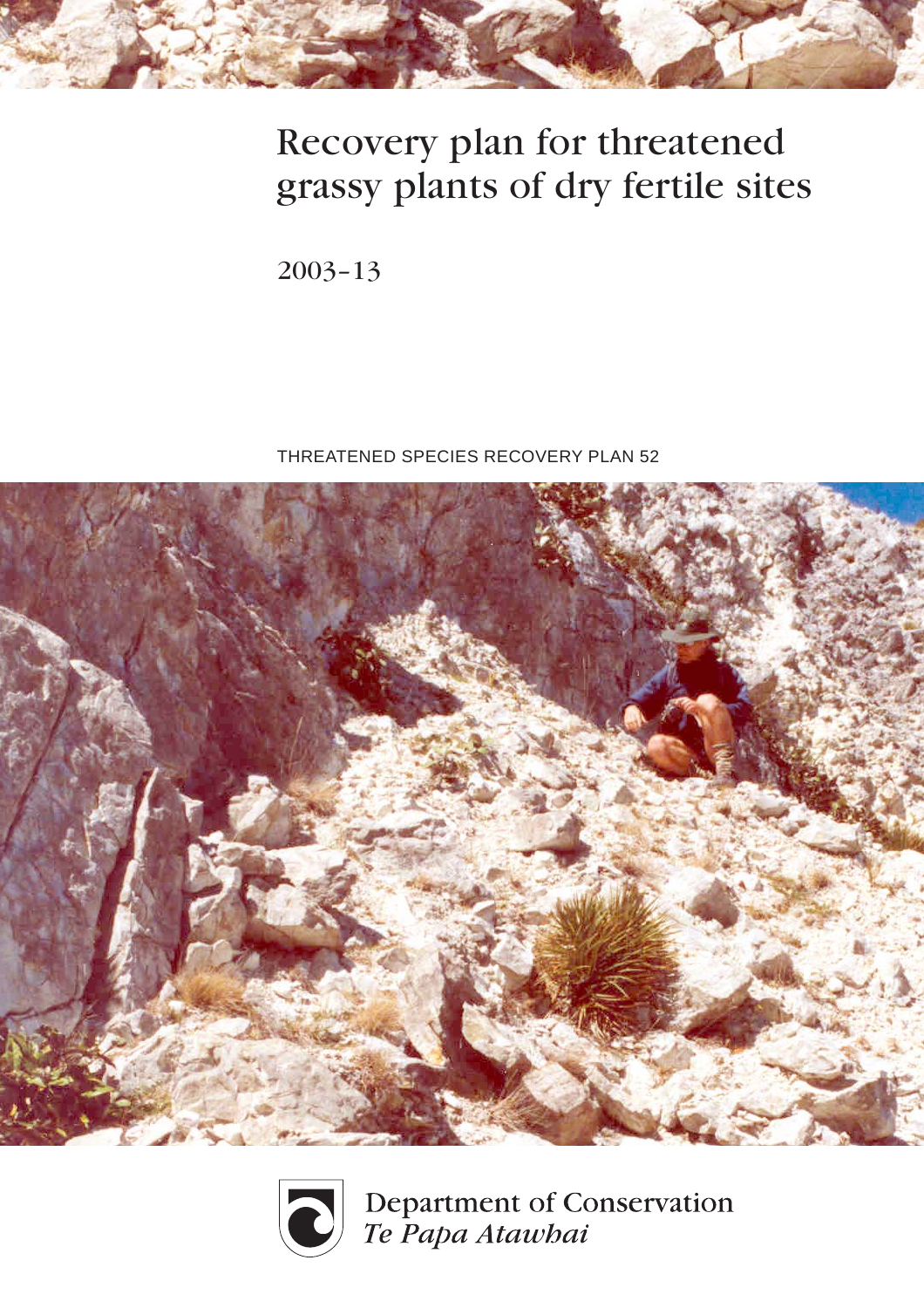## Recovery plan for threatened grassy plants of dry fertile sites, 2003–13

THREATENED SPECIES RECOVERY PLAN 52

Cathy Jones

Published by Department of Conservation PO Box 10-420 Wellington, New Zealand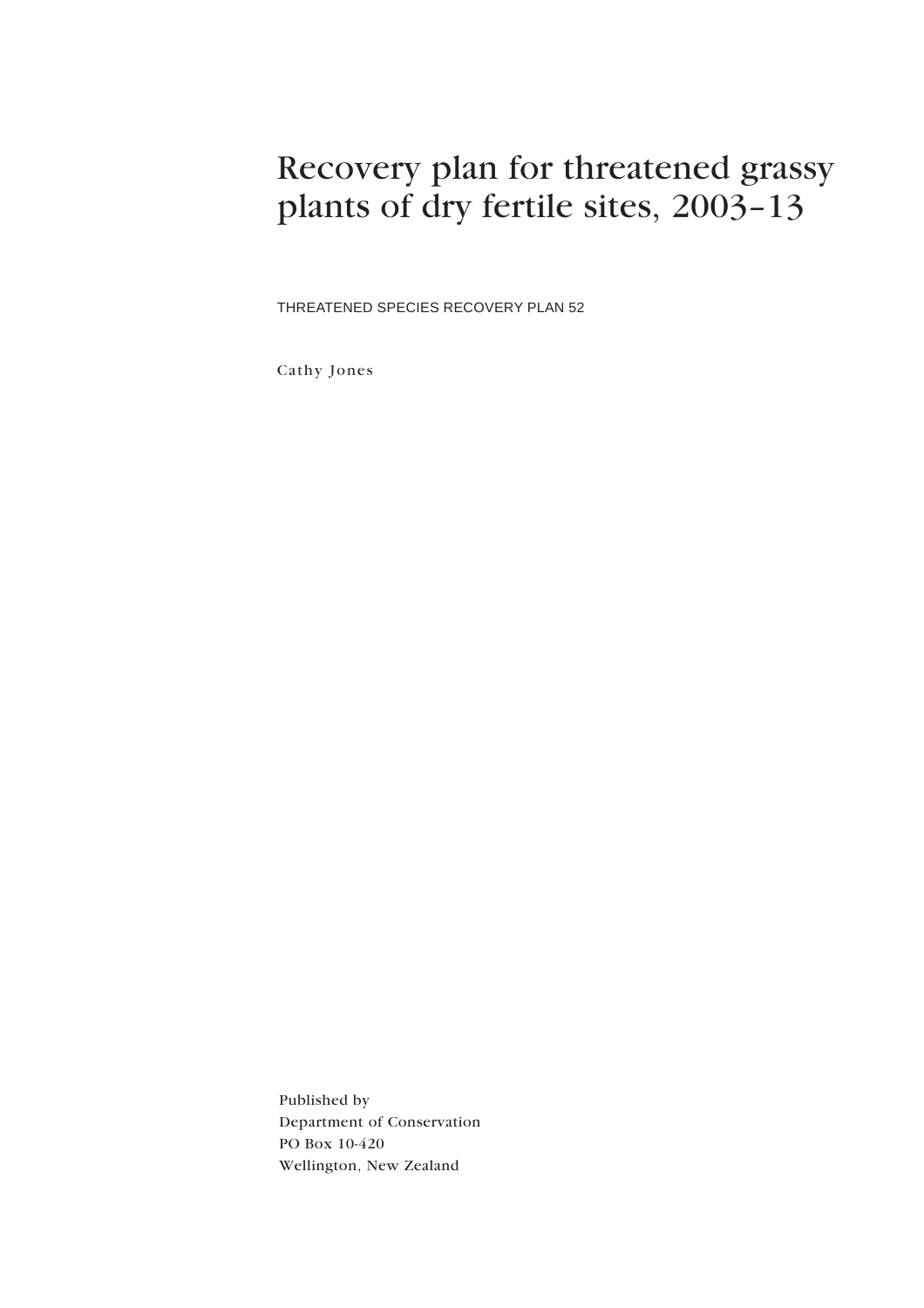Cover photo: Jan Clayton-Greene

The work may be cited as: Jones, C. 2004: Recovery plan for threatened grassy plants of dry fertile sites, 2003–13. *Threatened Species Recovery Plan 52.* Wellington, Department of Conservation. 26 p.

© Copyright February 2004, New Zealand Department of Conservation

ISSN 1173–2946 ISBN 0–478–22548–2

In the interest of forest conservation, DOC Science Publishing supports paperless electronic publishing. When printing, recycled paper is used wherever possible.

This report was prepared for publication by DOC Science Publishing, Science & Research Unit; editing and layout by Jaap Jasperse. Publication was approved by the Manager, Biodiversity Recovery Unit, Science Technology and Information Services, Department of Conservation, Wellington.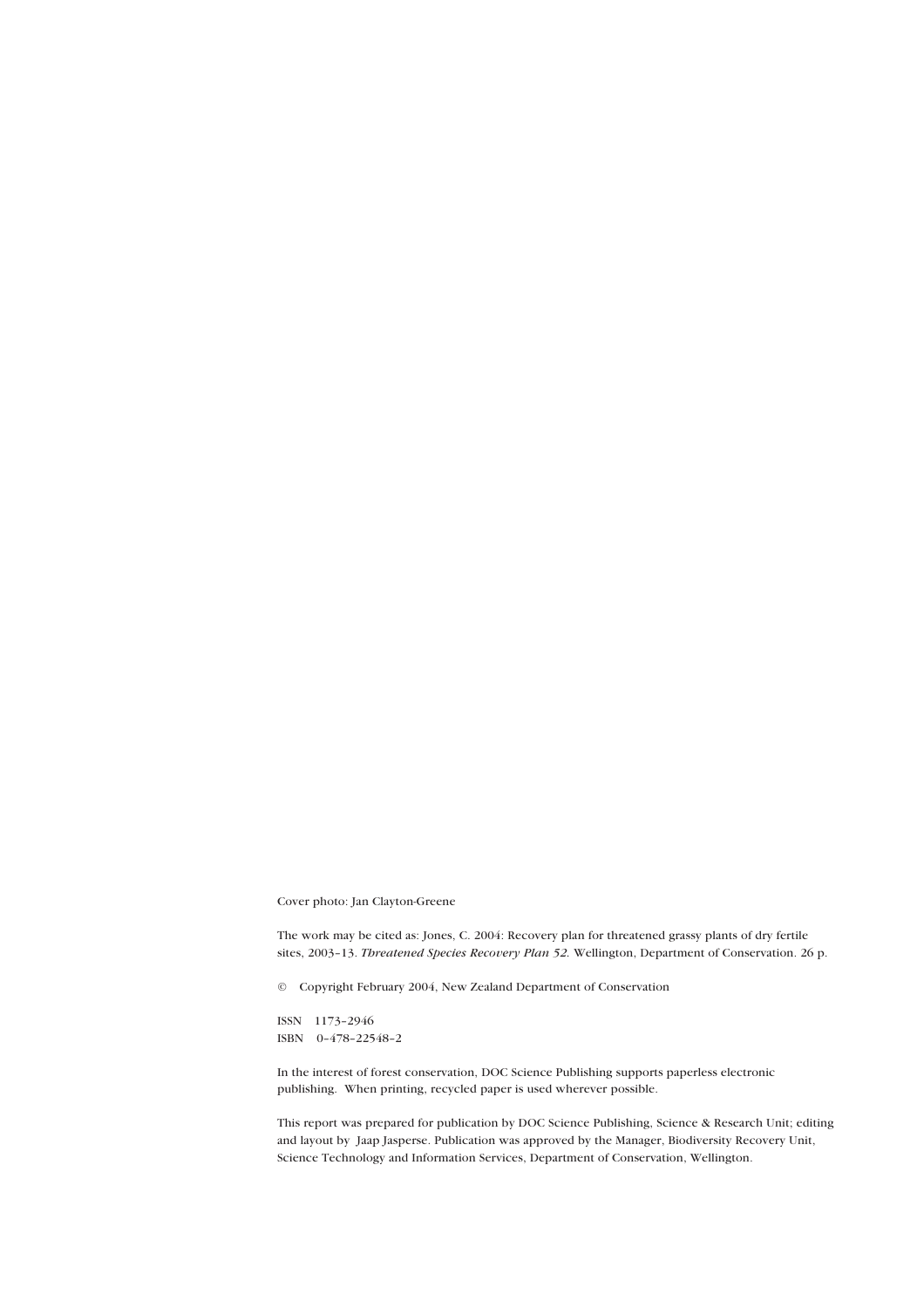## **CONTENTS**

|    | Abstract |                                                              | 5              |
|----|----------|--------------------------------------------------------------|----------------|
| 1. |          | Introduction                                                 | 6              |
| 2. | Context  |                                                              | 8              |
|    | 2.1      | Overview of species                                          | 8              |
|    |          | 2.1.1<br>Species descriptions and habitats                   | 8              |
|    |          | 2.1.2<br>Status and species recovery principle               | $\mathfrak{g}$ |
|    |          | Past and present distribution and population trends<br>2.1.3 | 9              |
|    |          | 2.1.4<br>Agents of decline and threats                       | 12             |
|    |          | 2.1.5<br>Past and current management                         | 12             |
|    |          | 2.1.6<br>Recovery potential                                  | 14             |
|    |          | 2.1.7<br>Preferred option for recovery                       | 14             |
|    | 2.2      | Strategic directives                                         | 14             |
|    | 2.3      | Cultural importance                                          | 14             |
|    | 2.4      | Public awareness                                             | 14             |
| 3. | Goals    |                                                              | 15             |
|    | 3.1      | Long-term recovery goal                                      | 15             |
|    | 3.2      | Goals for the term of the plan                               | 15             |
| 4. |          | Implementation                                               | 15             |
|    | 4.1      | Community relations                                          | 15             |
|    |          | Topic 1: Stakeholders                                        | 15             |
|    | 4.2      | Management                                                   | 16             |
|    |          | Topic 2: Threat management, agents of decline                | 16             |
|    |          | Topic 3: Legal and physical protection                       | 17             |
|    |          | Topic 4: Ex situ plantings                                   | 17             |
|    |          | Topic 5: Restoration: enhancing existing populations         | 18             |
|    |          | Topic 6: Restoration: establishing new populations           | 19             |
|    | 4.3      | Research                                                     | 19             |
|    |          | Topic 7: Research priorities                                 | 19             |
|    |          | Topic 8: Distribution                                        | 20             |
|    |          | Topic 9: Monitoring                                          | 21             |
|    |          | Topic 10: Autecology                                         | 21             |
|    |          | Topic 11: Agents of decline                                  | 22             |
|    |          | Topic 12: Management methods                                 | 22             |
| 5. |          | Acknowledgements                                             | 22             |
| 6. |          | References                                                   | 23             |
|    |          | <b>APPENDIX 1</b>                                            |                |
|    |          | Timeline for objectives and actions                          | 25             |
|    |          | <b>APPENDIX 2</b>                                            |                |
|    |          | Research ideas                                               | 26             |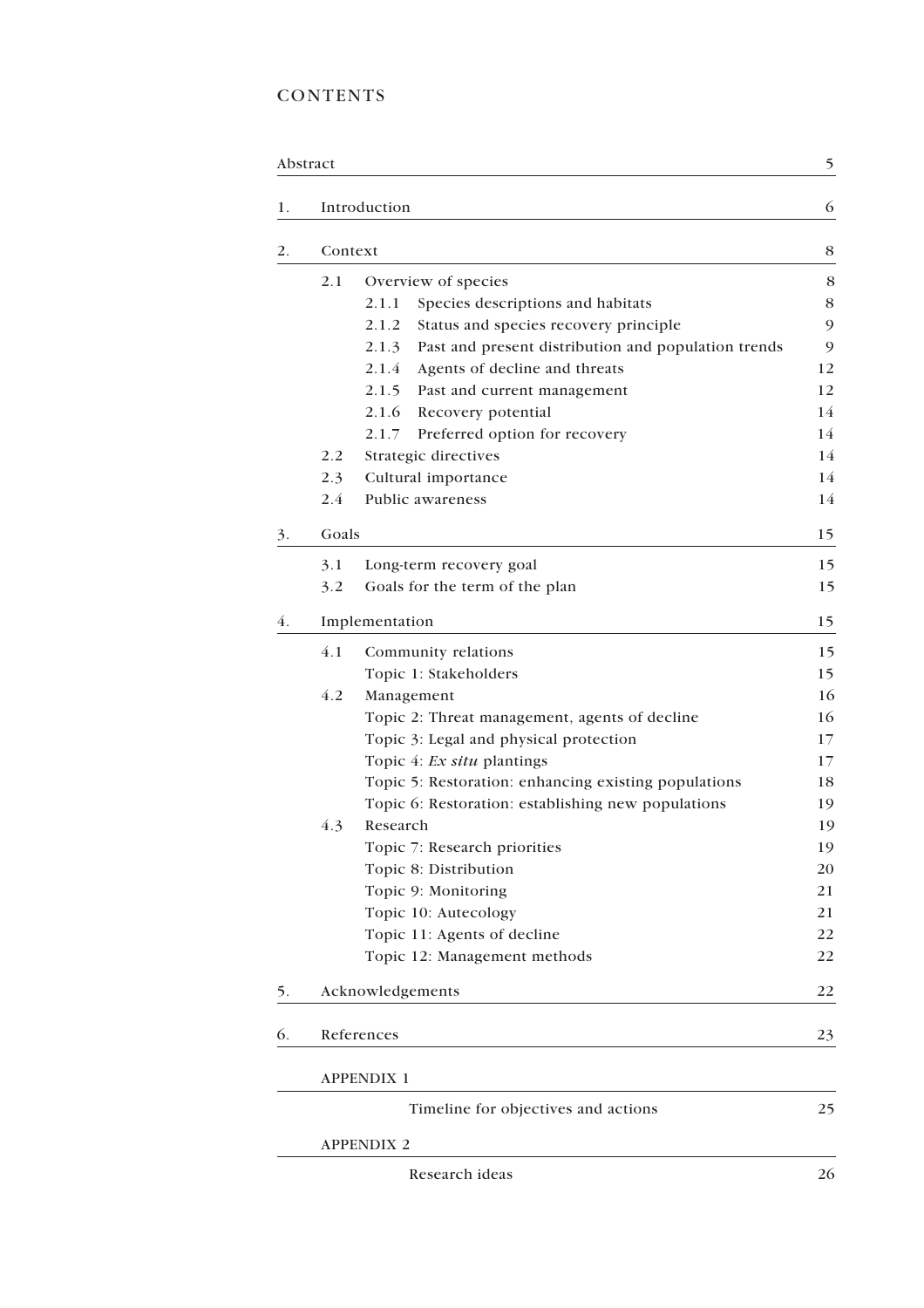## Recovery plan for threatened grassy plants of dry fertile sites, 2003–13

Cathy Jones

Department of Conservation, Private Bag 5, Nelson, New Zealand.

## ABSTRACT

Five threatened species of monocotyledonous herbs grow on well-drained, fertile substrates in dry regions east of the main divide in the South Island of New Zealand. They are: *Australopyrum calcis* subsp. *calcis, A. calcis* subsp. *optatum, Carex inopinata, Dichelachne lautumia* and *Simplicia laxa.* Little is known of their ecological roles, their former abundance, or the factors that threaten their continued existence.

This recovery plan is intended to provide the basis for remedying the deficiencies in our understanding of these threatened plants. It aims to ensure that viable, self-sustaining populations of all five taxa are established or restored in the wild throughout their known natural range.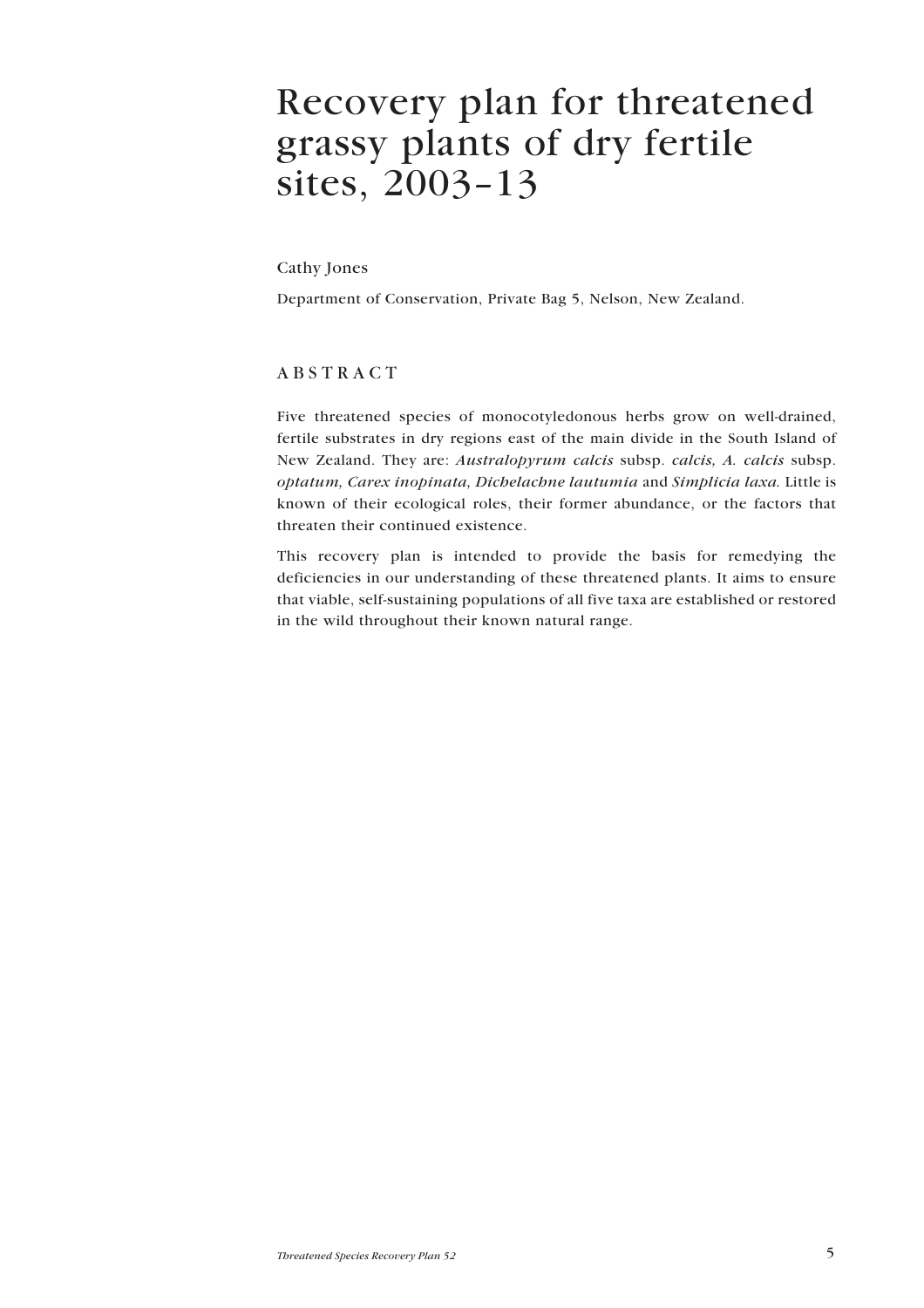# <span id="page-5-0"></span>1. Introduction

Because of the similarities in biology, habitats and the probable threats faced, five grassy herbs (four true grasses and one sedge) have been grouped in this recovery plan: two limestone wheatgrasses (*Australopyrum calcis* subsp. *calcis* and *A. calcis* subsp. *optatum*), a small sedge (*Carex inopinata*), limestone plume grass (*Dichelachne lautumia*) and *Simplicia laxa*. *Simplicia laxa* was described in 1897; the other four are relatively recent discoveries; all described in the latter half of the twentieth century. Three of the five taxa are considered to be Nationally Endangered, one Nationally Vulnerable and one Range Restricted (Hitchmough 2002).

Specimens of all five plants are low-growing, relatively non-descript and hard to identify. The taxa have extremely limited distributions, currently confined to the South Island, growing east of the main divide. The plants grow in dry sites with fertile base-rich soils which may be alluvial or derived from nearby bluffs of limestone or schist (Table 1). All except *Dichelachne lautumia* occur in shaded sites, and all except *Carex inopinata* are confined to sites on, or under, limestone bluffs or schist tors (Given 1993; Molloy 1994; Clayton-Greene 1998). It is not known whether the plants were limited to these sites in the past, or if these are refugial habitats. Furthermore, little is known about threats to the plants or their ecological roles.

This recovery plan has a term of 10 years from December 2003 to December 2013 (review date: December 2013).

| <b>TAXON</b>             | <b>LAND TENURE</b> | <b>CONSERVANCY</b> | <b>POPULATIONS</b> | APPROX.     | <b>HABITAT TYPE</b>       |
|--------------------------|--------------------|--------------------|--------------------|-------------|---------------------------|
|                          | (NO. OF SITES)     |                    | (APPROX. NO.       | <b>AREA</b> |                           |
|                          |                    |                    | OF PLANTS)         |             |                           |
| Australopyrum calcis     | DOC(2)             | Nelson-            | 1 (200)            | $1 - 10$ ha | Limestone bluff           |
| subsp. calcis            |                    | Marlborough        |                    |             |                           |
| Limestone wheatgrass     |                    |                    |                    |             |                           |
| A. calcis subsp. optatum | Private $(3)$      | Canterbury         | 3 (< 2000)         |             | 10-100 ha Limestone bluff |
| Limestone wheatgrass     | DOC(1)             |                    |                    |             |                           |
|                          | Covenant (1)       |                    |                    |             |                           |
| Carex inopinata          | DOC $(3)$          | Nelson-            | 6(<100)            | $1-10$ ha   | Limestone bluff,          |
| Grassy mat sedge         | Covenant(2)        | Marlborough        |                    |             | alluvial terrace,         |
|                          | Pastoral lease (1) | Canterbury         |                    |             | rubbly slope,             |
|                          |                    | Otago              |                    |             | schist tor                |
|                          |                    | Southland          |                    |             |                           |
| Dichelachne lautumia     | Private $(1)$      | Nelson-            | 2 (< 2000)         | $1-10$ ha   | Limestone bluff,          |
| Limestone plume grass    | DOC(1)             | Marlborough        |                    |             | alluvial terrace          |
| Simplicia laxa           | DOC $(3)$          | Otago              | 5 (< 200)          | $1-10$ ha   | Limestone bluff,          |
|                          | Pastoral lease (1) | Wellington*        |                    |             | schist tor                |
|                          | Open space         |                    |                    |             |                           |
|                          | management         |                    |                    |             |                           |
|                          | agreement $(1)$    |                    |                    |             |                           |

TABLE 1. SPECIES DISTRIBUTION, ABUNDANCE AND HABITAT.

*\** Old record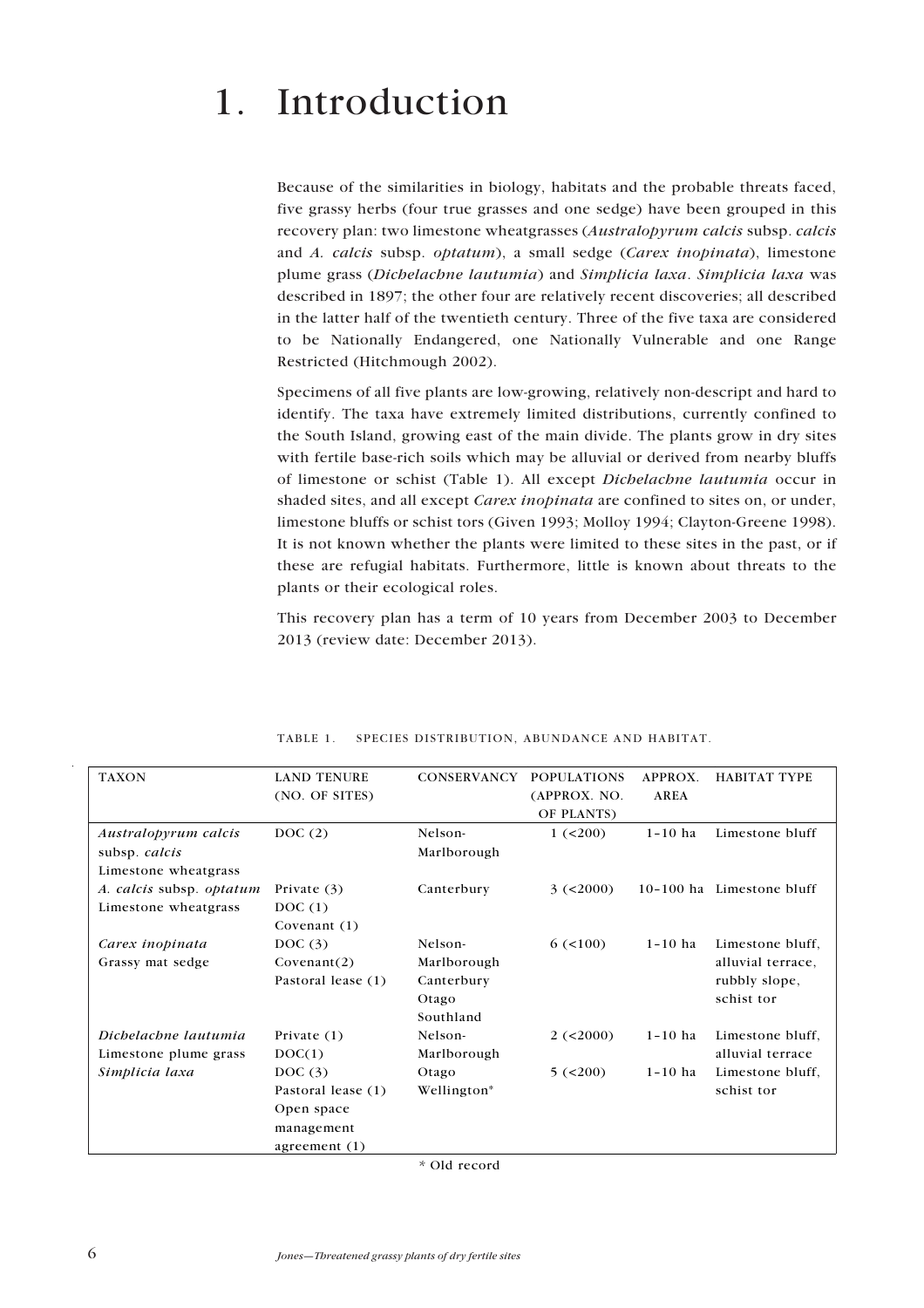







Left, top to bottom:

Figure 1. *Australopyrum calcis* subsp. *calcis* (Photo: Shannel Courtney).

Figure 2. *Australopyrum calcis* subsp. *optatum* (Photo: Brian Molloy).

Figure 3. *Carex inopinata* (Photo: Shannel Courtney).

Figure 4. *Simplicia laxa* (Photo: John Barkla).

Below: Figure 5. *Dichelachne lautumia* (Photo: Jan Clayton-Greene).

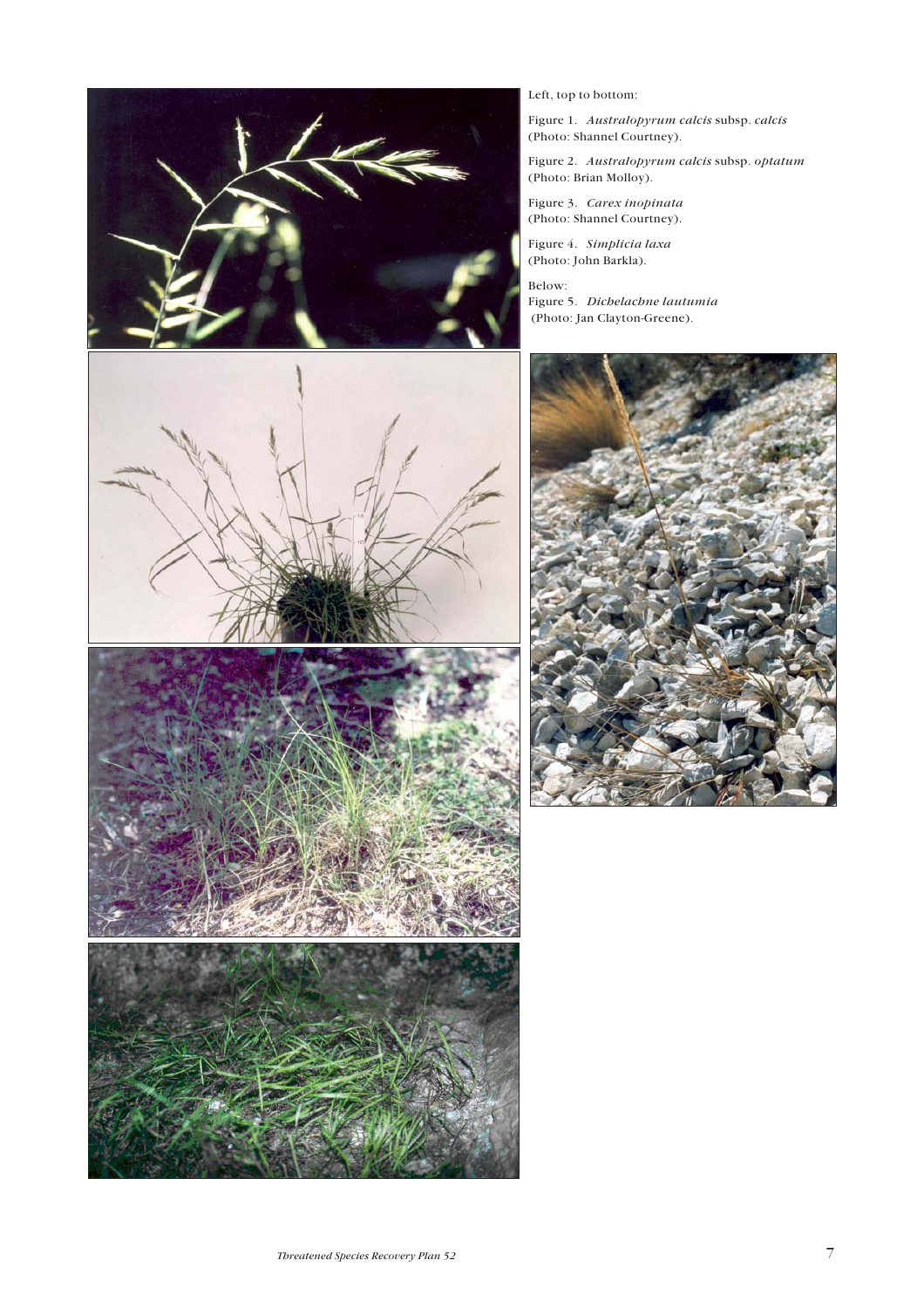## <span id="page-7-0"></span>2.1 OVERVIEW OF SPECIES

#### **2.1.1 Species descriptions and habitats**

*Australopyrum calcis* subsp. c*alcis* (Fig. 1) is a slender tuft-forming grass with flat apple-green leaves (Edgar & Connor 2000). It grows up to 50 cm high, has unbranched flower spikes, with spikelets distinctively set at right angles to the stem when mature. Most specimens occur in the shade under trees, right next to a limestone bluff, in lime-rich soils and limestone debris, and a few on the bluff ledges.

Though similar to the first subspecies, *Australopyrum calcis* subsp. *optatum* (Fig. 2) is smaller, shorter and has finer, paler green leaves (Connor et al. 1993). This plant grows on limestone-derived soils in the shade of overhanging bluffs.

*Carex inopinata* (Fig. 3) is a small inconspicuous member of the sedge family that forms swards of varying density. It has long creeping rhizomes and narrow (<2 mm wide) bright green to yellow-green grass-like leaves (5–30 cm long). Very small teeth occur on the top third of the leaf along the margin and midrib. The flowering stem is shorter than the leaves, with a few male flowers at the top and very few female flowers at the base. This plant has large grey-brown nuts (6–7 mm long) in dark red-brown coats, which are often virtually buried in the centre of tufts (Moore & Edgar 1970; Morgan & Norton 1992). *Carex inopinata* is easiest to identify during the fruiting period (November to February). It has been found in several different habitats, all highly fertile sites, including riparian alluvial terraces under rohutu forest, limestone and schist overhangs, and at a forest margin on a rubbly slope under shrubland.

*Dichelachne lautumia* (Fig. 4), previously thought to be a species of *Deyeuxia*, is a grey-green grass (45–65 cm high) with untidy robust tufts of leaves which have conspicuous parallel lengthwise red-purple ribs (Edgar & Connor 1999). The relatively compact flower spikes are taller than the leaves. One population of *Dichelachne lautumia* is found mainly on limestone talus, both soil and rocky debris derived from quarrying activities, with a few plants in crevices and on ledges on natural rock faces. The second population is on limestone derived alluvial terraces. All plants are in full light with very little shelter.

The *Simplicia* genus contains two species, both found solely in New Zealand. *Simplicia laxa* (Fig. 5) is a low mat-forming spreading grass which often sends out roots from stem nodes. It has narrow, flat, pale green to bluish-green leaves with fine teeth, and fine, open pyramid-shaped seedheads (Zotov 1971; Johnson 1992; Edgar & Connor 2000). A distinctive feature of the foliage is the common tendency for pale brown dead leaves to remain visible, more-or-less erect, slightly curled but not inrolled in the dry state (Johnson 1995). This species grows in base-rich soils in crevices, overhangs and shallow caves of schist tors and limestone bluffs, often in very low light.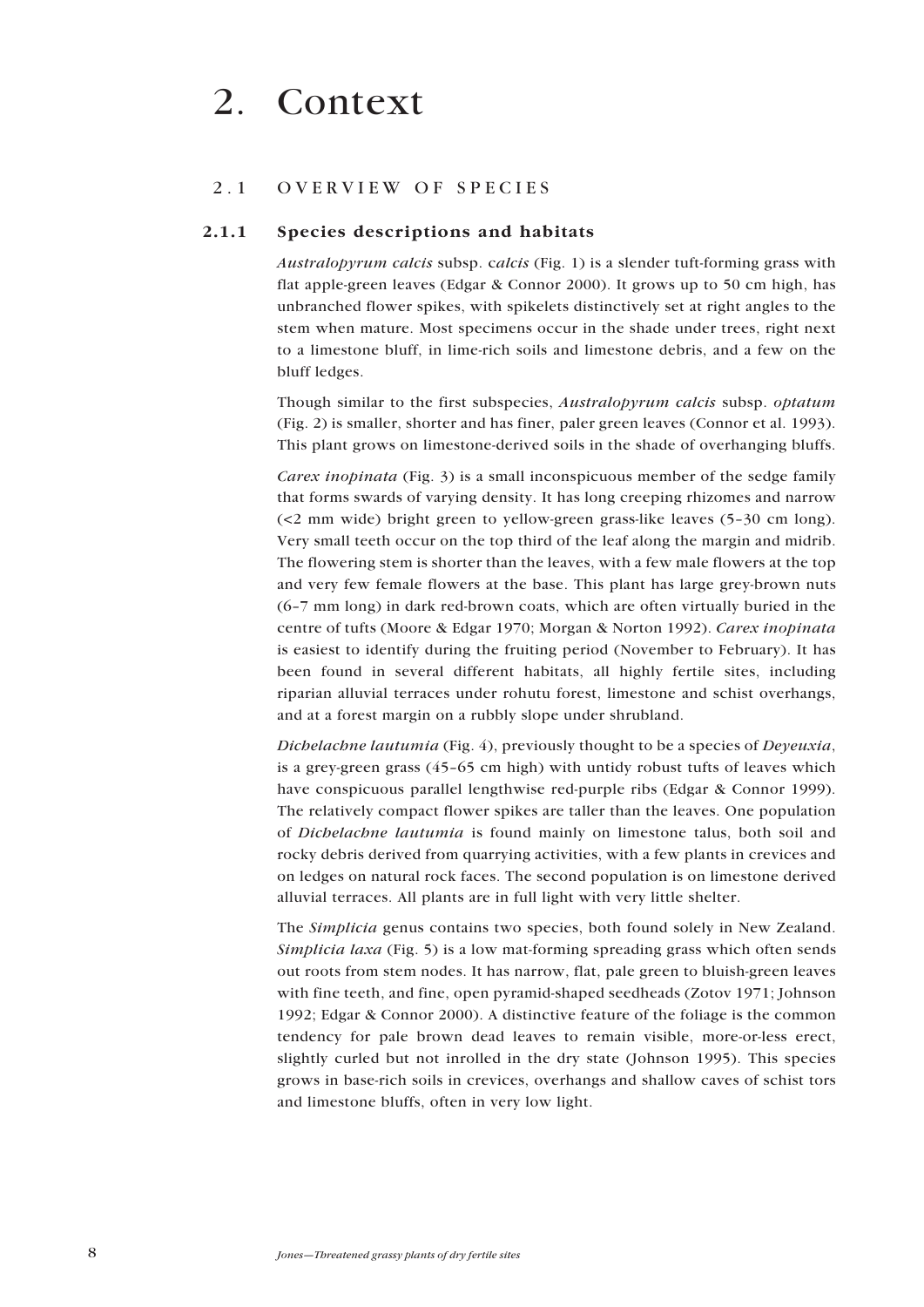### <span id="page-8-0"></span>**2.1.2 Status and species recovery principle**

All five plant taxa are threatened: *Australopyrum calcis* subsp. *calcis, Carex inopinata* and *Simplicia laxa* are classified as Nationally Endangered, *Australopyrum calcis* subsp. *optatum* as Nationally Vulnerable and *Dichelachne lautumia* as Range Restricted (Hitchmough 2002).

In terms of the recovery action model<sup>1</sup>, the five taxa covered in this recovery plan are all in the 'identify agent(s) of decline' phase. This recovery plan includes elements of all the themes identified in the 'Species Development in the Department' model<sup>2</sup>.

#### **2.1.3 Past and present distribution and population trends**

As both of the *Australopyrum* subspecies and *Dichelachne lautumia* have been recognised only within the last 25 years, information regarding their historical distributions or abundance is scant.

*Australopyrum calcis* subsp. *calcis* is known from two extremely restricted sites in the Leatham Valley, South Marlborough (Fig. 6). These sites are in close vicinity: one at the base of a limestone bluff, the other along an old vehicle track at a nearby quarry. There may be up to 200 plants (Molloy 1994).

Two populations of *Australopyrum calcis* subsp. *optatum* occur in North Canterbury (Fig. 6): one is coastal at Mt Cass and the other is inland at three sites on Castle Hill, Flock Hill and Prebble Hill. A third population was recently discovered in South Canterbury at Limestone Valley Rd near Pleasant Point. There is a total of perhaps 2000 plants (Molloy 1994): approximately 100 of these are at Mt Cass, and the largest sub-population of approximately 1000 plants occurs at Prebble Hill.

Historic records of *Carex inopinata* include plants from Castle Hill (Canterbury), Mt Koinga (Otago) and Kowhai Point (South Marlborough) (Molloy 1991a). *Carex inopinata* is now confirmed from six sites in the South Island (Fig. 7): Kowhai Point Scenic Reserve, Castle Hill, Blackstone Hill (near Alexandra, Otago), Jolendale Park (Alexandra), Deep Creek and Tapanui (Southland). There have been no recent sightings at the Mt Koinga site. Recent discoveries (2001, 2003) of populations in Southland and Otago suggest that this plant is more widespread than is currently known. There are 16 clumps at Kowhai Point, all less than 1.5 m in diameter (Jones 1999). At Castle Hill, Molloy (1991b) reported only six wild plants, and seven surviving transplants out of the twelve which were originally planted from cultivated stock. Given (1993) found only four plants, indicating major decline at this site. The Jolendale, Alexandra site contains a small but healthy clump. At Tapanui and Deep Creek there are healthy populations with larger numbers of plants.

*Dichelachne lautumia* was described by Edgar in 1999 from one restricted site in a limestone quarry at Flaxbourne, coastal South Marlborough (Fig. 6). A rapid survey of perhaps a quarter of the available habitat revealed approximately 600 plants (Clayton-Greene 1998). Druce's 1974 and 1982 records from the Waima

<sup>1</sup> P. Jansen 2001, cited in unpublished draft Recovery Plan Instructions Template by S. O'Connor and J. Falconer (WGNCR-36725, Department of Conservation, Wellington).

<sup>2</sup> D. Hunt 2001, cited in draft Recovery Plan Instructions Template: see footnote 1.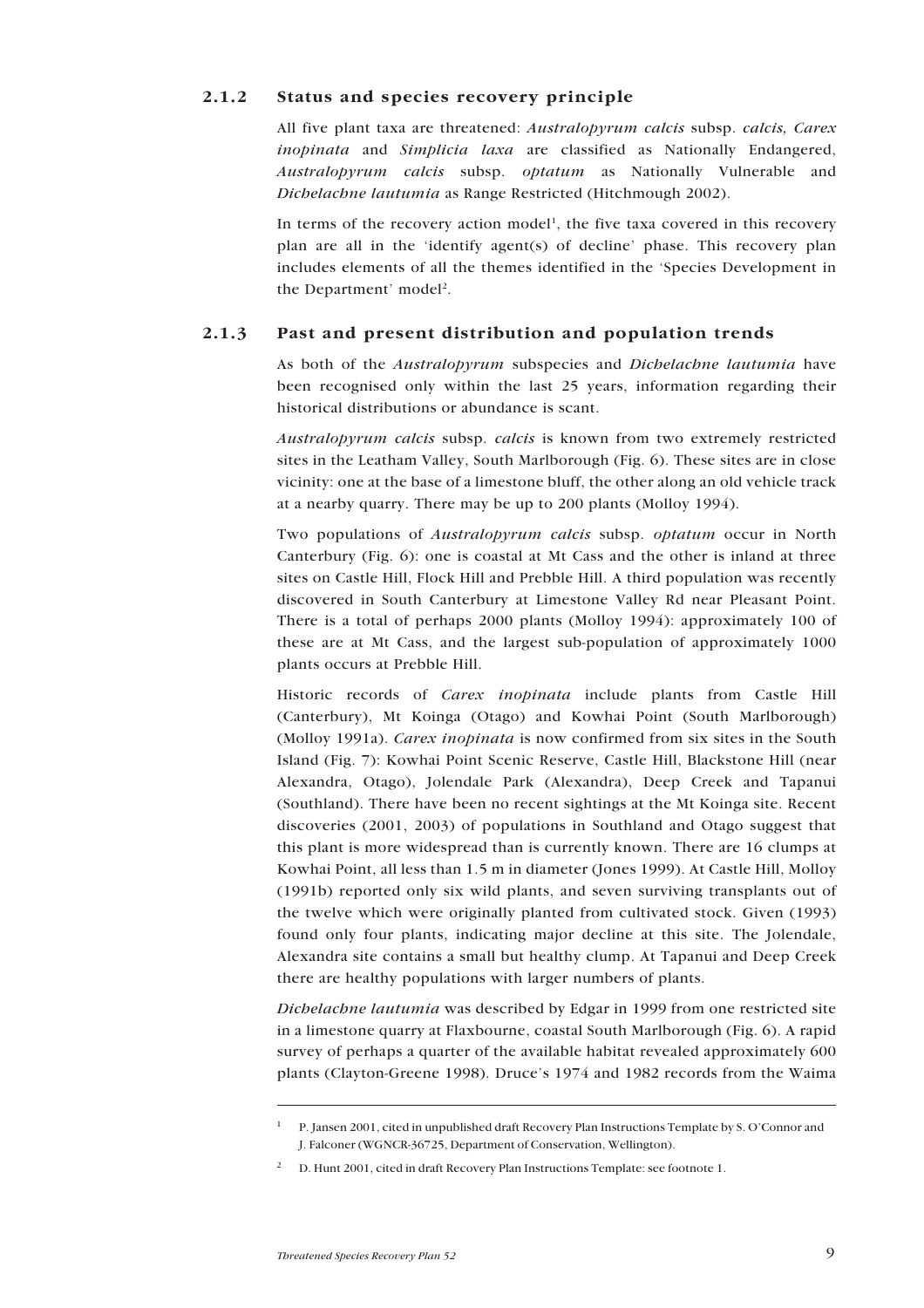

Figure 6. Present distribution of *Australopyrum calcis* subsp. *calcis, A. calcis* subsp. *optatum* and *Dichelachne lautumia*. Flock Hill and Prebble Hill are near the marked Castle Hill site.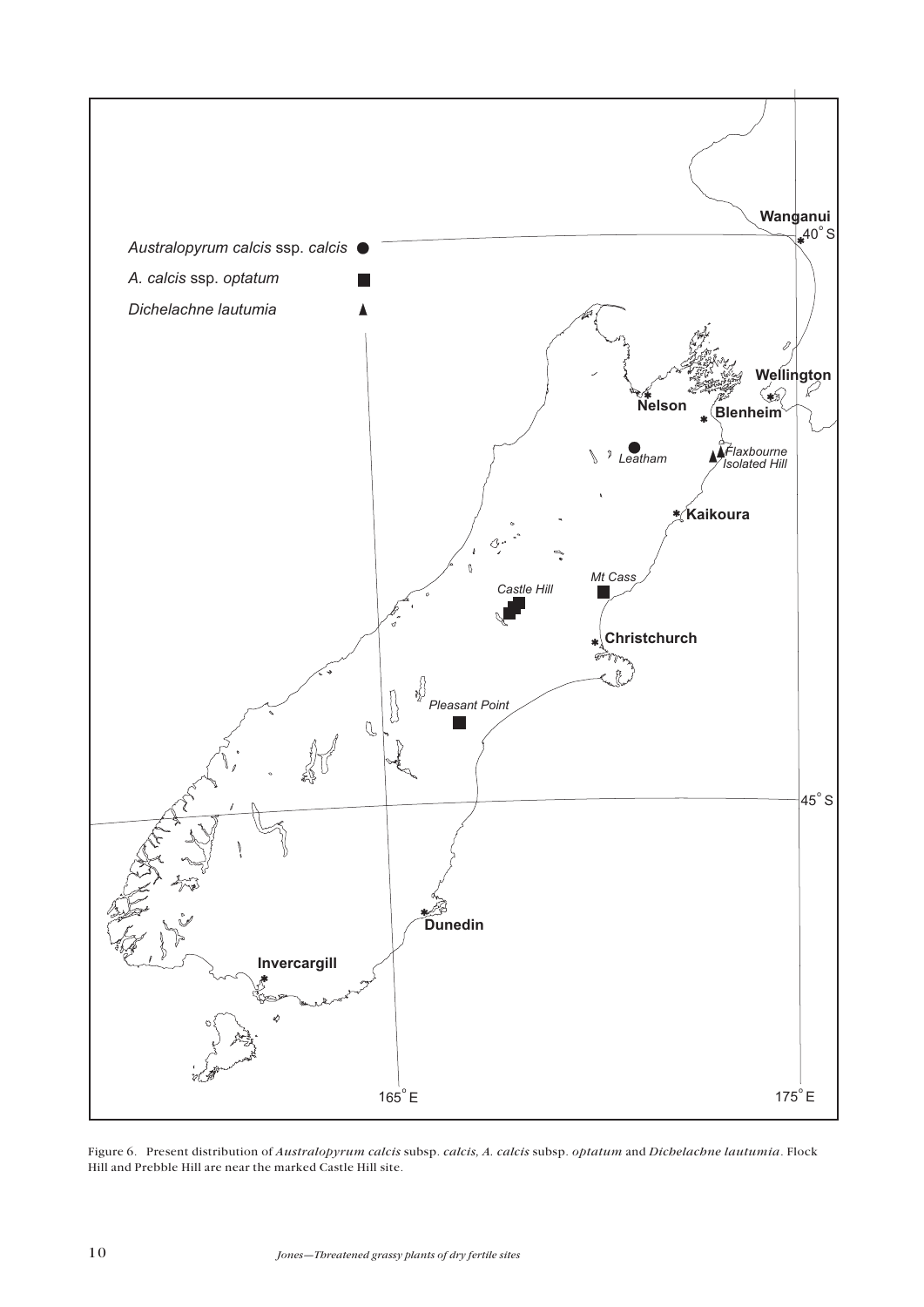

Figure 7. Past and present distribution of *Carex inopinata* and *Simplicia laxa*.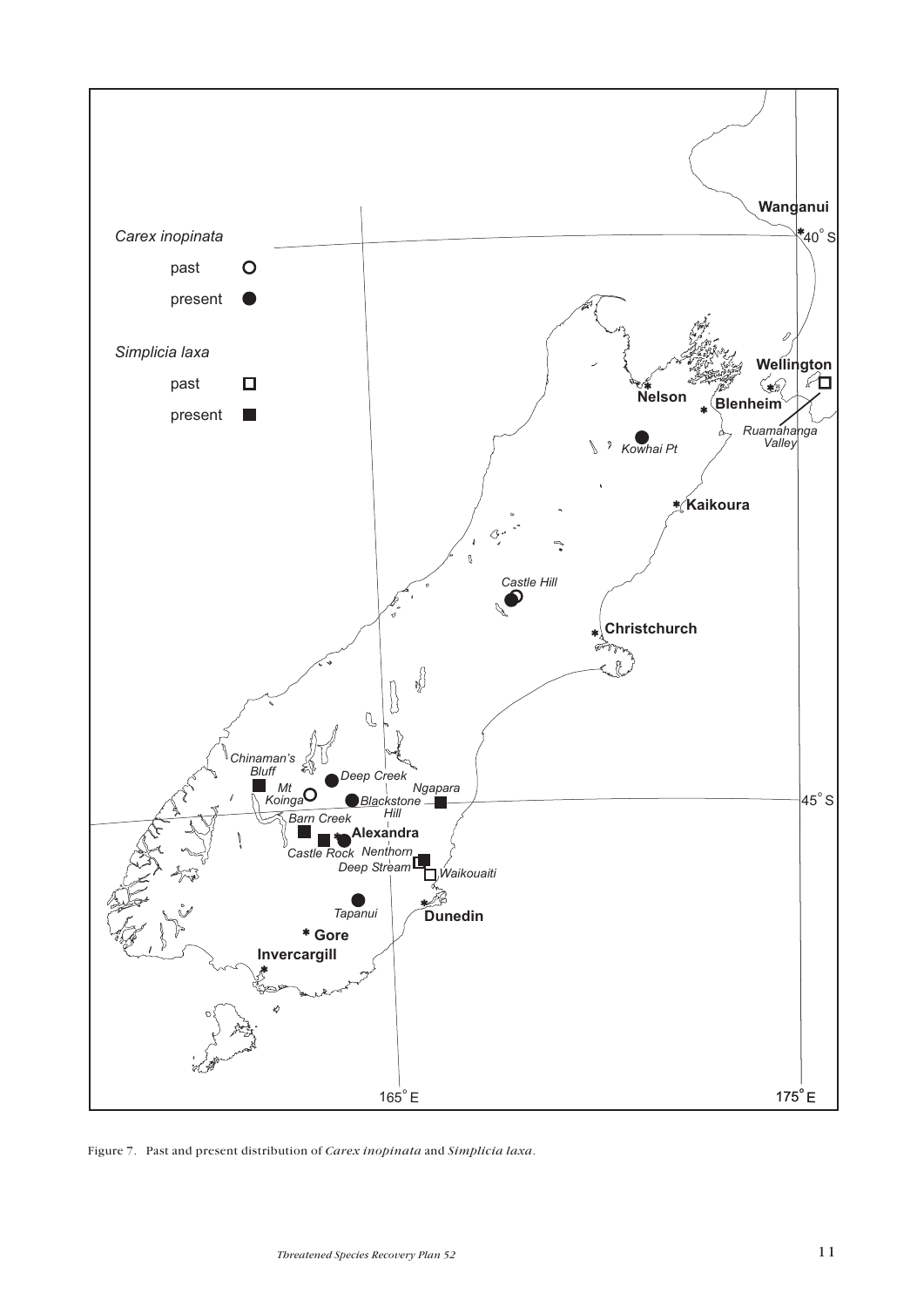<span id="page-11-0"></span>River in a neighbouring ecological district are considered to represent this species.

Historic records indicate that *Simplicia laxa* was found in the Wairarapa, in Otago at Deep Stream and at Waikouaiti (Kirk 1897). More recently this species has been found at Castle Rock (Zotov 1971) and North Otago (by Molloy in 1991). Johnson (1995) described *Simplicia laxa* as persisting at only three sites in Otago (Castle Rock, Ngapara and Nenthorn); however subsequent populations have been found at Chinaman's Bluff and Barn Creek, also in Otago (Fig. 7).

## **2.1.4 Agents of decline and threats**

Because of the relatively recent recognition of three of these plants, and the cryptic nature of the other two, observations have been infrequent. Little is known about the causes of decline or the threats faced, but they are likely to include:

- **Habitat loss** through invasion by exotic herbs and grasses or browsing of associate shrub and canopy species: a major factor threatening all five plants.
- **Animal use of the habitat** is a severe threat to *Simplicia laxa,* except where overhangs are too low or narrow. This species is subject to occasional grazing by sheep and/or rabbits (J. Barkla pers. comm. 1999) as well as trampling, compaction, and fouling associated with sheepcamps. The other four plants appear to be unpalatable, although the recently found Limestone Valley Rd population of *Australopyrum calcis* subsp. *optatum* exhibits a marked difference in health between plants in fenced and unfenced areas.
- **Human land use** resulting in habitat disturbance and direct destruction are threats to *Carex inopinata* at Castle Hill and Kowhai Point, and to *Simplicia laxa* at Ngapara.
- **Destructive natural events.** Small population size and unstable habitats makes these species vulnerable to unpredictable natural destruction.
- **Fire** is potentially a serious threat where plants are surrounded by dry pasture or growing under scrub.
- **Lack of legal protection.** Nine of the 19 sites currently occupied by these plants are protected under the Conservation Act. These are Kowhai Point and Tapanui—*Carex inopinata;* Waima—*Dichelachne lautumia*; Leatham Valley (two)—*Australopyrum calcis* subsp. *calcis*; Castle Hill—*Carex inopinata, Australopyrum calcis* subsp. *optatum;* Nenthorn, Chinaman's Bluff and Castle Rock—*Simplicia laxa.* Blackstone Hill and Jolendale (*Carex inopinata)* and Limestone Valley Rd (*Australopyrum calcis* subsp. *optatum*) have protective covenants on the title, and Ngapara (*Simplicia laxa*) is subject to an open space management agreement. The remaining six sites are unprotected, with plants growing on privately owned or leasehold land.

## **2.1.5 Past and current management**

#### *Australopyrum calcis* **subsp***. calcis*

**Nelson-Marlborough:** A survey in the Leatham Valley of bluffs similar to those on which *Australopyrum calcis* subsp. *calcis* currently occurs, found no further plants. Monitoring has been set up to determine the effects of exclusion of sheep, competition with other grasses, growth and seeding in relation to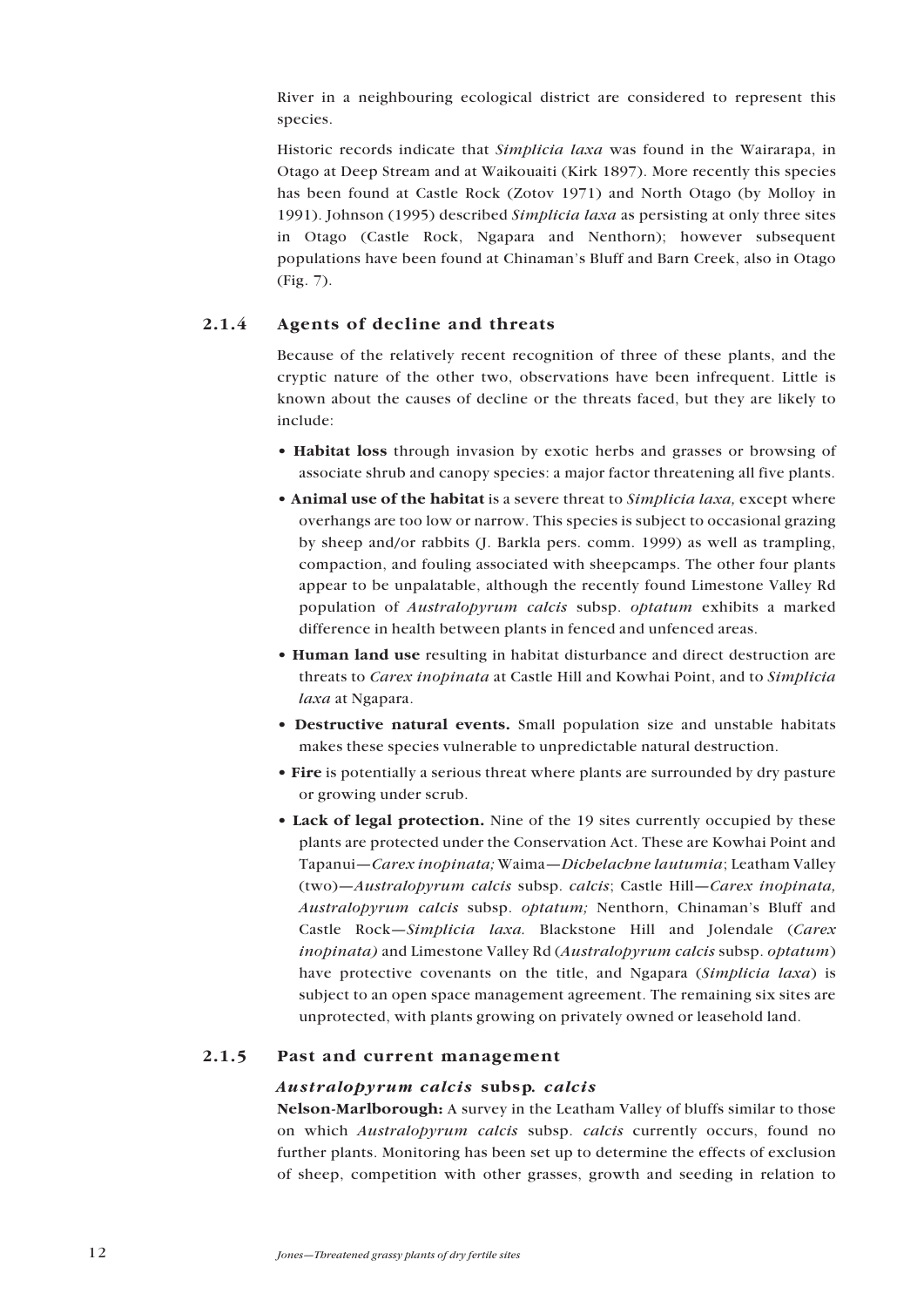canopy cover, and population trends. Seed and plants have been translocated to the base of a nearby bluff with very little success. *Australopyrum calcis* subsp. *calcis* is in cultivation.

#### *Australopyrum calcis* **subsp***. optatum*

**Canterbury:** Enhancement planting and habitat restoration is occurring at Castle Hill. Populations on Prebble Hill, Flock Hill, Mt Cass and Limestone Valley Rd have been surveyed informally. Monitoring to detect changes in plant numbers and size has been set up at Mt Cass and Castle Hill. *Australopyrum calcis* subsp. *optatum* is in cultivation.

#### *Carex inopinata*

**Nelson-Marlborough:** Monitoring and habitat restoration are taking place at Kowhai Point. In 2000, 650 plants from cultivated stock were translocated to three sites in the nearby Branch and Leatham river valleys. Monitoring was established and a further 300 plants were translocated into the Branch during spring 2001. A plan has been written for the management of the Kowhai Point reserve, and includes recommendations for conserving this species (Jones 1996).

**Canterbury:** Castle Hill plants are being cultivated and planted back into the wild. Habitat is being created in the form of shrubland planting. Monitoring has been set up (Nick Head pers. comm. 1999). There is a draft restoration plan for the species at this site (Given 1993). A local recovery group has been established. Survey at historic sites has failed to find any plants at the type locality.

**Otago:** Plants were found in a covenanted area at Blackstone Hill during *Carmichaelia kirkii* work in 2001. Further survey is planned. A small healthy population was found in Jolendale Park, Alexandra, in 2002. Tenure review survey in 2003 turned up a population at Deep Creek. Historic records have been followed up unsuccessfully.

**Southland:** Plants were found for the first time in Southland during a survey to support an application for the protection of an area of private land near Tapanui. Subsequent surveying discovered more plants. The area has now been purchased with assistance from the Nature Heritage Fund.

#### *Dichelachne lautumia*

**Nelson-Marlborough:** Preliminary surveys have been conducted at both sites, but did not include the entire potential habitat for the species (Clayton-Greene 1998).

#### *Simplicia laxa*

**Otago:** Surveys have been conducted at some potential and all known sites. Annual monitoring of plant numbers occurs at Castle Rock, where a small exclosure has been set up and *Hieracium lepidulum* is controlled. Surveillance monitoring of all sites continues. Familiarisation visits have been conducted for iwi and other interested people at some sites. Three provenances are in cultivation (Johnson 1995). Reports have been written explaining how to identify the plant, its field status and ecology (Johnson 1992, 1995). An advisory committee has been formed for the Ngapara site and a management statement published.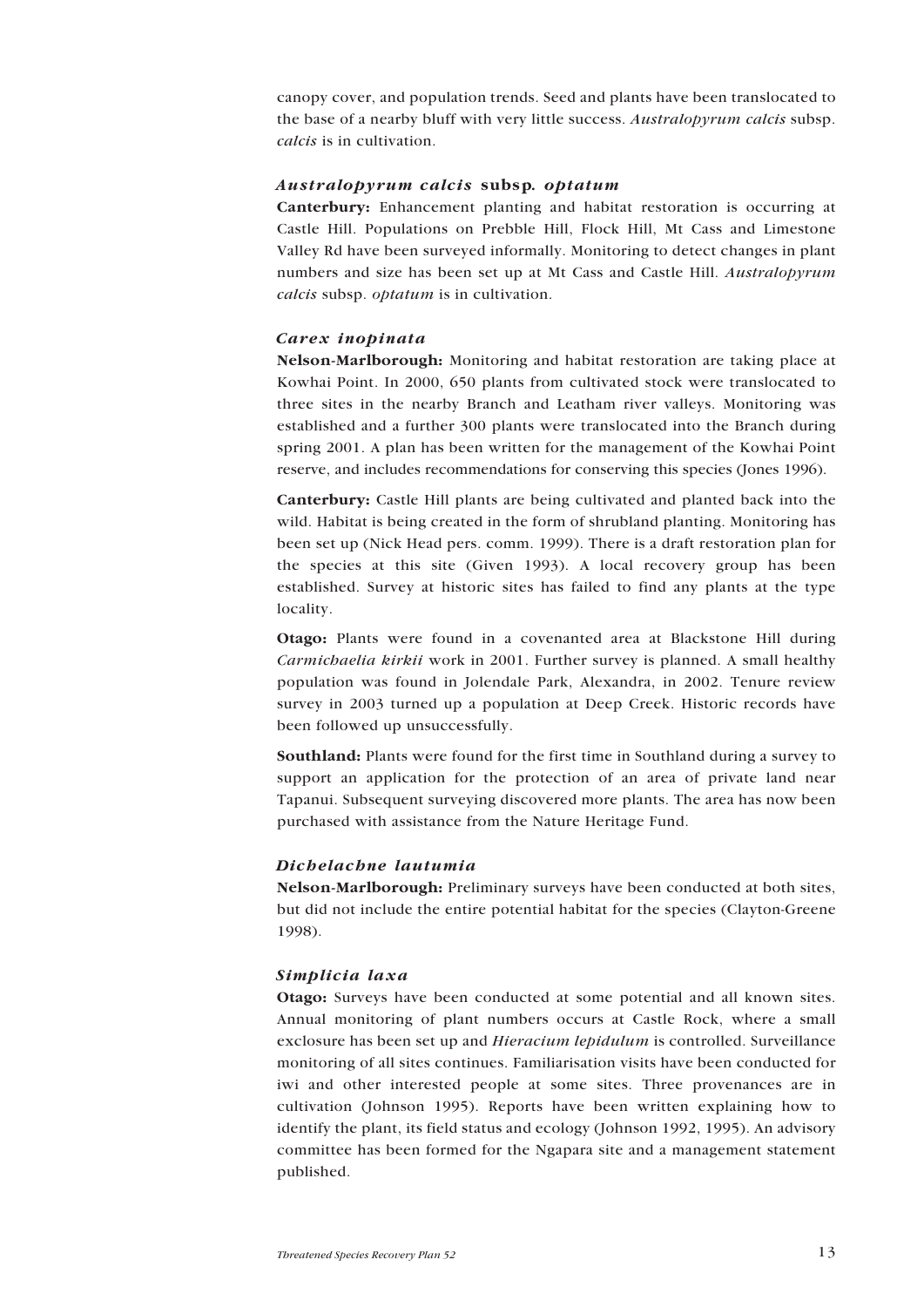## <span id="page-13-0"></span>**2.1.6 Recovery potential**

Determining what constitutes suitable habitat, and creating regimes which provide a balance between the threat of encroaching weeds and that posed by animal use of habitat or direct browse, will require experimentation and collaboration between scientists, landowners and managers. Where the plants occur on farmland, it will be necessary to work with landowners and leaseholders to find conservation solutions which are sustainable within the framework of pastoral land management. Some of the sites are now covenanted or on land administered by the Department of Conservation, and are no longer grazed. Increased competition with exotic grasses may become an issue due to the removal of grazing. Some trials will be possible with *in situ* populations, but it is vital that populations are also maintained *ex situ*.

## **2.1.7 Preferred option for recovery**

Populations of *Carex inopinata*, *Simplicia laxa,* and both subspecies of *Australopyrum calcis* are in cultivation, and it is likely that *Dichelachne lautumia* will also be readily cultivated. It will therefore be possible to safeguard against further loss of genetic diversity by maintaining a representative sample of plants in *ex situ* plantings. However, consideration of the wider environment where the plants naturally occur is also important. Protection of wild populations from threats will prevent extinction of the taxa and assist in rehabilitating threatened dry fertile ecosystems. The conservation strategy outlined in the remainder of this document therefore recognises that both *ex situ* cultivation and management of populations in the wild are necessary for the recovery of the five plants included in this recovery plan.

## 2.2 STRATEGIC DIRECTIVES

This recovery plan supports National Priority Outcome 1.2 in the Department's Statement of Intent for 2002–05:

'No avoidable human-induced extinctions of indigenous terrestrial, freshwater and marine species have occurred and, where practicable, representative populations of all indigenous species have long-term security in predominantly natural habitats within their natural range.'

## 2.3 CULTURAL IMPORTANCE

None of the five plants is known to have any cultural significance to Maori, though some of the bluffy sites they occupy may do so.

## 2.4 PUBLIC AWARENESS

Despite high public use of the habitat in which they occur, the low-growing and relatively non-descript nature of the plants covered in this recovery plan is likely to have contributed to the lack of awareness that surrounds them.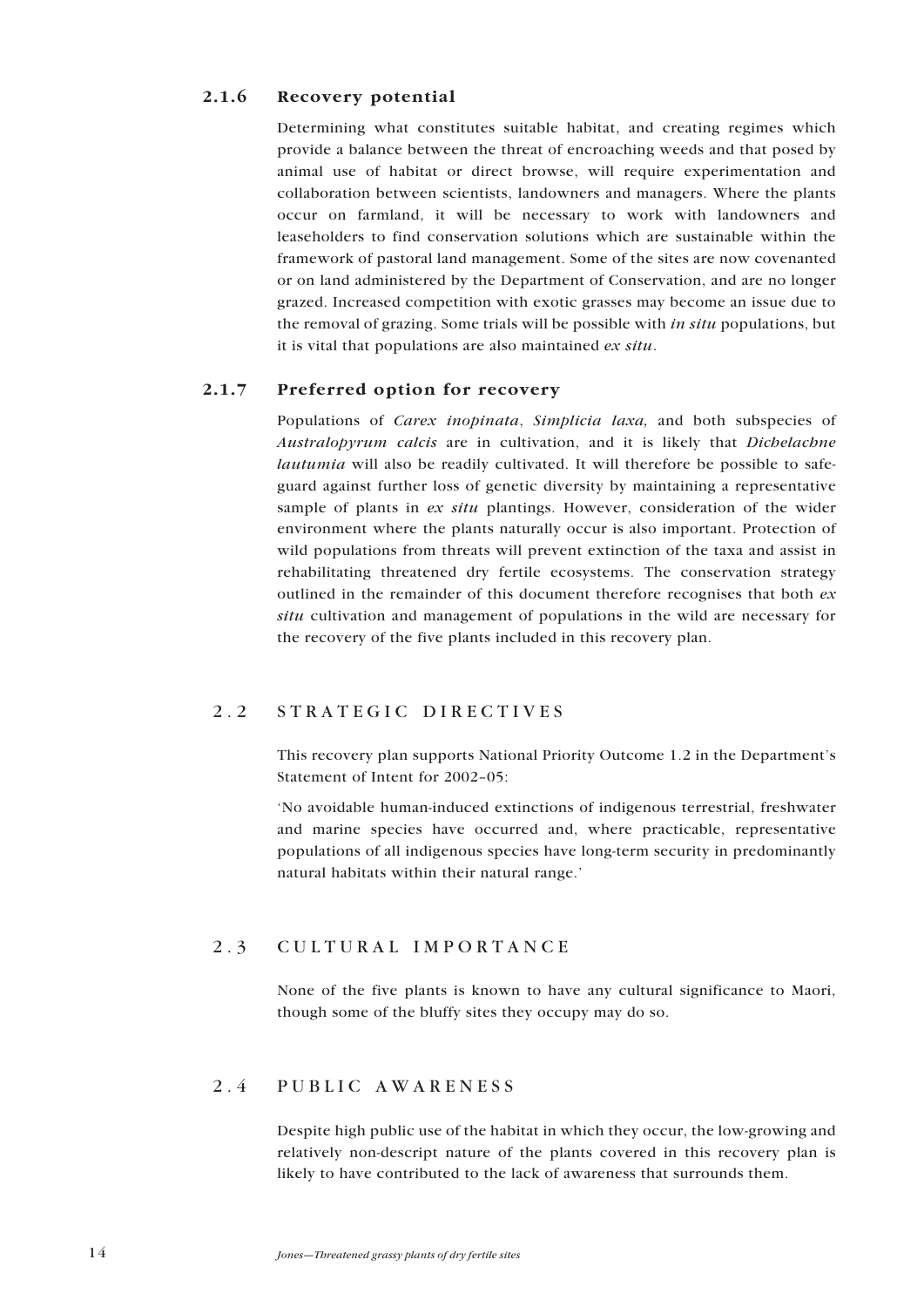## <span id="page-14-0"></span>3.1 LONG-TERM RECOVERY GOAL

By 2030 at least two wild populations of each plant with its associated communities are restored and self-sustaining in every conservancy within which the plant occurs.

This means having mixed age, secure and naturally reproducing populations in the wild, each containing 500 or more individuals to reduce the risks associated with inbreeding.

## 3.2 GOALS FOR THE TERM OF THE PLAN

- 1. To encourage public awareness and protection of these plants and their habitats.
- 2. To identify existing populations of the plants, control known agents of decline, and foster or establish *ex situ* collections and wild populations of the plants.
- 3. To support research on habitat requirements, competition and browsing threats, reproductive ecology and potential management methods.

# 4. Implementation

A timeline for the following actions is outlined in Appendix 1.

## 4.1 COMMUNITY RELATIONS

## **Topic 1: Stakeholders**

Because many of these plants occur in small populations on private land, it is essential that their conservation has a high level of landowner support. The plants are difficult to identify, but there are potential advantages in landowners' familiarity with grasses and their management. Castle Hill, which provides habitat for *Carex inopinata* and *Australopyrum calcis* subsp. *optatum*, has high spiritual value to Maori. Maori may consider several of the other sites to be waahi tapu (sacred), particularly where there are rocky bluffs, overhangs or small caves. Castle Hill and Ngapara (*Simplicia laxa*) also have a high level of recreational use. Consultation throughout the development and implementation stages of this plan and maintenance of dialogue with interested parties are crucial.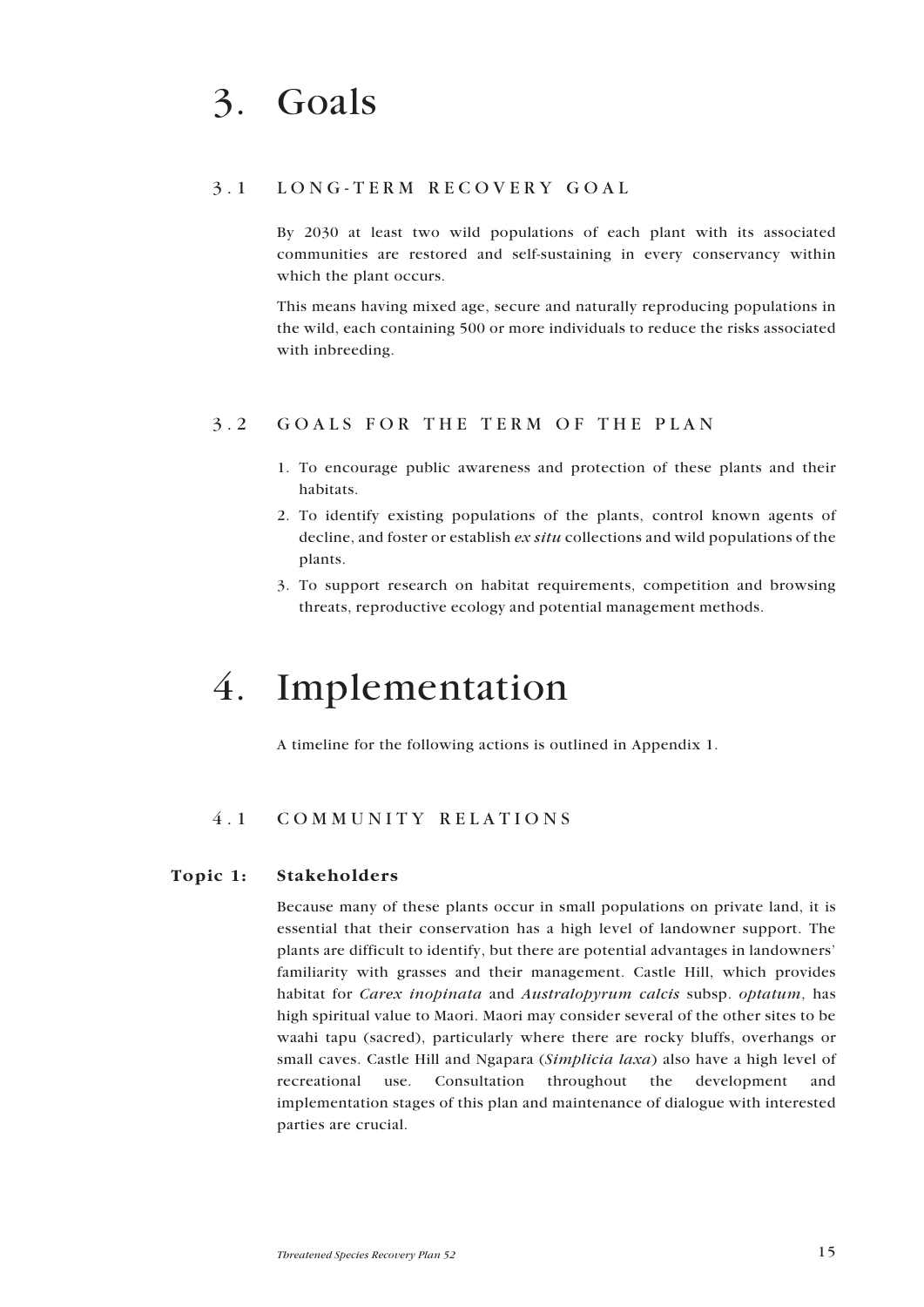## <span id="page-15-0"></span>*Issue*

A lack of awareness regarding the plants and their conservation status results in a lack of the support necessary for recovery actions.

## *Objective 1*

Key stakeholders are identified, are made aware of the conservation status of the plants and are supportive of actions which ensure their recovery.

### *Actions*

- 1.1 Create publicity material (fact sheets) with clear drawings and photographs of the plants by June 2004 (Recovery Group Leader in consultation: High Priority).
- 1.2 Identify all stakeholders, particularly landowners, iwi and local government personnel, initiate contact and determine what role they would like to have by June 2004 (Biodiversity Programme Managers, Technical Support Officers: High Priority).
- 1.3 Conduct further familiarisation visits to current sites with relevant staff and interested individuals where necessary by June 2005 (Technical Support Officers: High Priority).
- 1.4 Maintain contact with key stakeholders at least once every three years (Biodiversity Programme Managers, Technical Support Officers: High Priority).
- 1.5 Arrange for 'Friend of Threatened Plant' certificates and photographs of the plants for landowners by June 2005 (Technical Support Officers, Biodiversity Programme Managers: Medium Priority).
- 1.6 Use opportunities for publicity on the plants as they arise, with a minimum of one promotional event per year per conservancy (Biodiversity Programme Managers, Technical Support Officers, Community Relations staff; Medium Priority).

## 4.2 MANAGEMENT

#### **Topic 2: Threat management, agents of decline**

Of the threats already identified, habitat loss is the most important. A weed control programme at Castle Rock (*Simplicia laxa*) and habitat restoration programmes at Kowhai Point (*Carex inopinata*) and Castle Hill (*Carex inopinata* and *Australopyrum calcis* subsp. *optatum)* have been implemented. These programmes will continue and will be critiqued by the Recovery Group. Further programmes will be set up to control threats as more knowledge becomes available through research (see Actions 8.3 and 8.4).

#### *Issue*

Obvious agents of decline, such as habitat loss, are operating on some populations of these plants and will destroy them if control measures are not taken.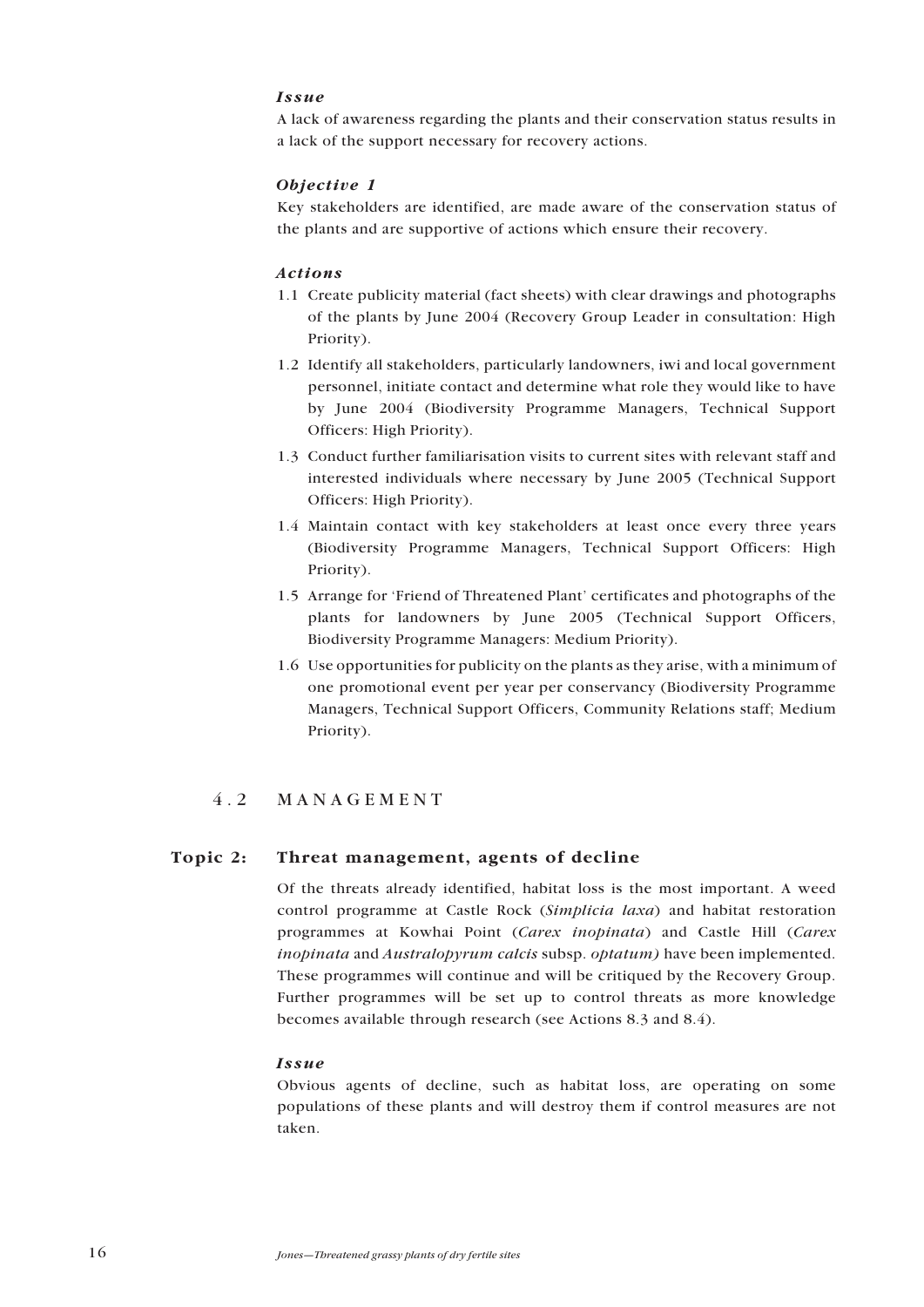## <span id="page-16-0"></span>*Objective 2*

Known threats to declining populations are controlled.

#### *Actions*

- 2.1 Critique current pest management programmes and if necessary recommend and implement changes by June 2005 (Recovery Group, Technical Support Officers, Biodiversity Programme Managers: High Priority).
- 2.2 Critique current habitat restoration efforts and if necessary recommend and implement changes by June 2005 (Recovery Group, Technical Support Officers Biodiversity Programme Managers: High Priority).
- 2.3 Review management annually, making recommendations for the following year (Recovery Group: High Priority).

## **Topic 3: Legal and physical protection**

Thirteen of the 19 sites known to support these plants are legally protected; the remaining six sites are on unprotected private land or pastoral lease. It is important to work with landowners to protect plants and habitat through establishing covenants or management agreements. Priority for protection will be given to those sites which are self-sustaining, have potential for habitat restoration, or are recognised as being excellent sites for population enhancement. Legal protection will not necessarily guarantee the survival of plants. Physical protection must be given high priority in any situation where pests are threatening the plants. However, fencing may not be ideal where grazing is controlling competition. Adjacent landuse may be critical. Changes in landuse such as tree planting could have major effects. Landowners and councils will be encouraged to discuss these issues.

#### *Issue*

The lack of long-term security for some populations increases their vulnerability and therefore their risk of extinction.

## *Objective 3*

Representative sites are legally and physically secure.

#### *Actions*

- 3.1 Ensure that one population of each plant is physically protected in each conservancy in which it occurs by June 2008 (Biodiversity Programme Managers, Technical Support Officers: High Priority).
- 3.2 Ensure that one population of each plant is legally protected in each conservancy in which it occurs by June 2013 (Biodiversity Programme Managers, Technical Support Officers: Medium Priority).
- 3.3 Use the Resource Management Act process or negotiate as appropriate whenever significant changes are proposed to landuse on or adjacent to sites (Planning staff, Technical Support Officers, Biodiversity Programme Managers: Medium Priority).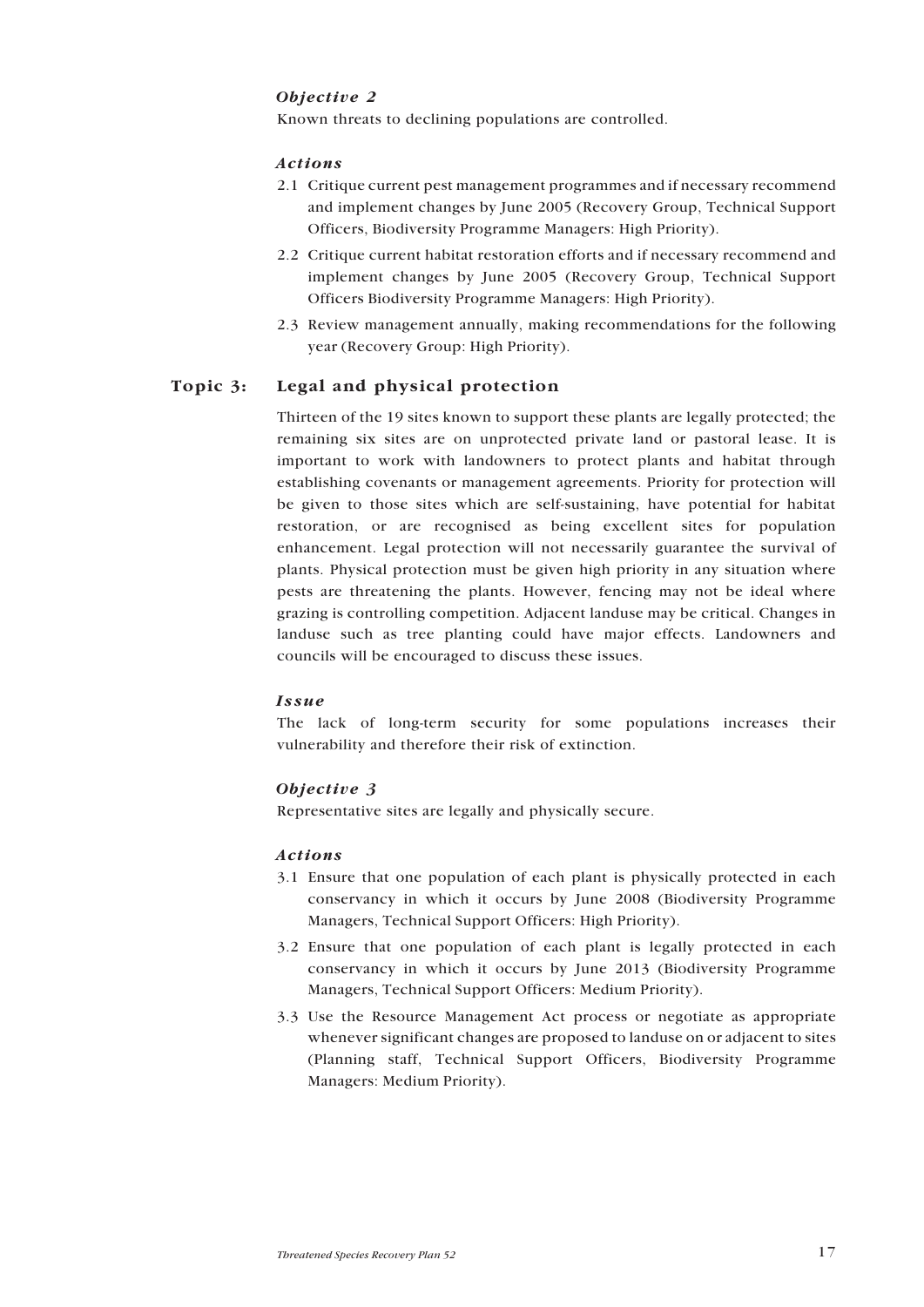## <span id="page-17-0"></span>**Topic 4:** *Ex situ* **plantings**

The small population sizes of these plants means that they are particularly vulnerable to a wide range of threats. While *in situ* protection is ideal and is the long-term aim of management, it is important to hold *ex situ* collections as insurance against total loss in the wild. Consequently, material needs to be collected for cultivation in *ex situ* 'insurance' sites. Where possible, *ex situ* plantings should be established within the known geographic range of the species, or as close as possible to a known site when it is the only one. These will mainly be within Conservancy Area Office gardens and botanic gardens as these species are not particularly showy as horticultural specimens. Some may be planted on marae and school grounds, in council amenity plantings, and on any other suitable land offered to the Recovery Group for this purpose. All plantings will be provenanced with good records kept, providing a reservoir of material for use in population restoration and translocation.

### *Issue*

There are few populations of these plants, some of which are very small and vulnerable. This increases their risk of extinction.

### *Objective 4*

*Ex situ* collections are established for each known population.

### *Actions*

- 4.1 Select suitable secure sites for *ex situ* plantings by June 2005 (Biodiversity Programme Managers, Technical Support Officers: High Priority).
- 4.2 Collect material, propagate, plant out and document by June 2007 (Biodiversity Programme Managers, Technical Support Officers: High Priority).
- 4.3 Investigate the possibility of seedbanking by June 2008 (Technical Support Officers: Medium Piority).

## **Topic 5: Restoration: enhancing existing populations**

At sites where plants are present in small numbers it may be appropriate to propagate more from that site or nearby sites, to increase numbers and thus make populations more viable.

#### *Issue*

Some populations of these plant are very small and vulnerable. This increases their risk of extinction.

#### *Objective 5*

Existing natural populations of each plant are enhanced.

#### *Actions*

- 5.1 Assess populations to determine the need for, and appropriateness of, enhancement plantings by June 2006 (Recovery Group: High Priority).
- 5.2 Collect material from natural populations or relevant *ex situ* populations, propagate, and plant back in natural sites where necessary and document by June 2009 (Biodiversity Programme Managers: High Priority).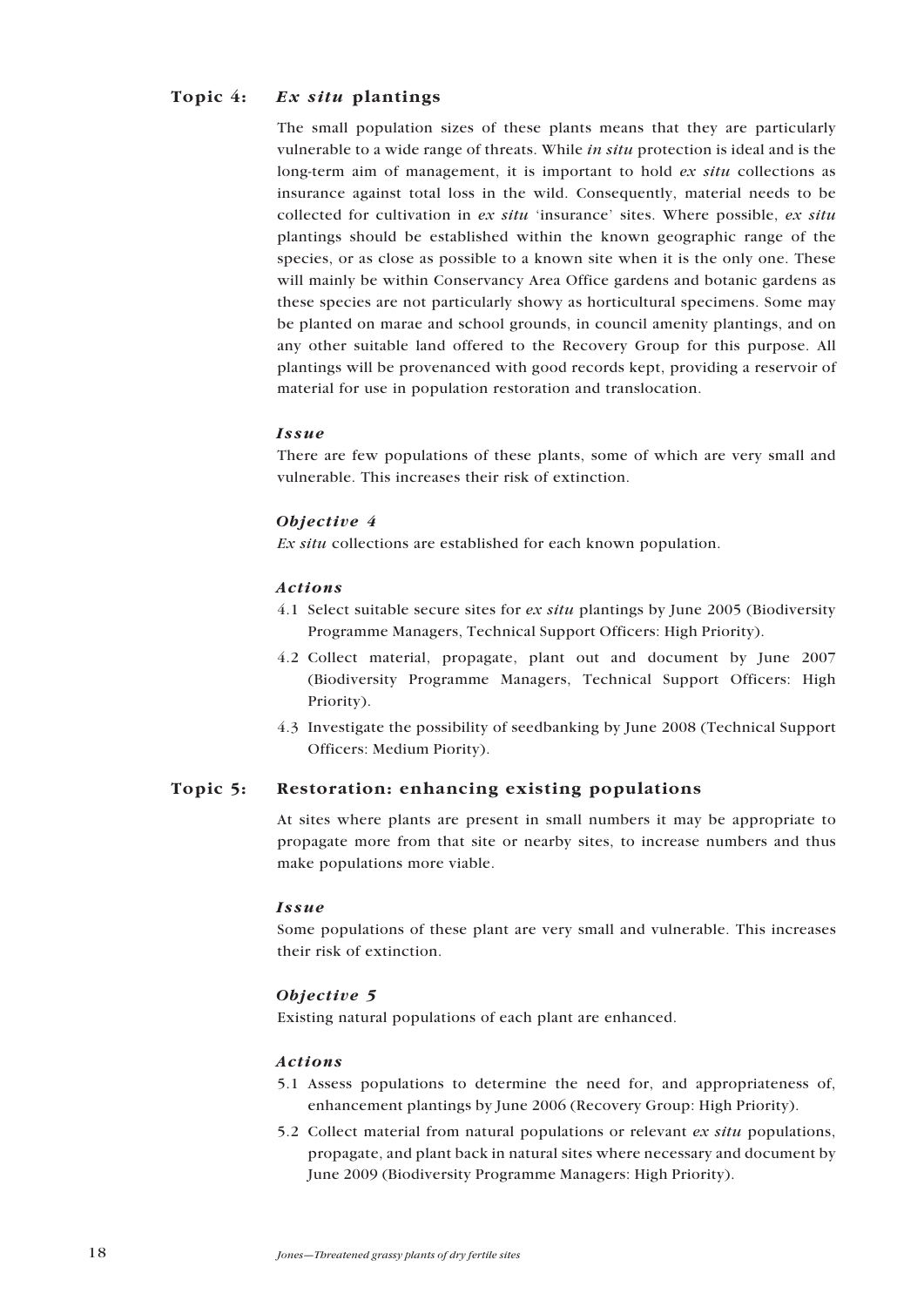## <span id="page-18-0"></span>**Topic 6: Restoration: establishing new populations**

*Australopyrum calcis* subsp. *calcis* and *Dichelachne lautumia* only occur at two known sites, making them extremely vulnerable. For others, protection at particular sites may prove impractical. It is also possible that some wild populations will not respond to protection measures and/or restoration planting. In any of these situations it may be necessary to establish new wild populations in safe sites where conditions are considered to be optimal.

When considering the establishment of new wild populations, the following criteria will be used:

- The site is within the historic distribution limits of the species.
- The site meets the habitat requirements of the species.
- Threats to the species within the site are considered manageable.
- The site has some form of legal protection and/or long-term management agreement.
- Plants of local provenance are available for translocation.

#### *Issue*

There are few populations of these plants, and some of are very vulnerable. This increases their risk of extinction.

### *Objective 6*

New wild populations are established where necessary.

### *Actions*

- 6.1 Determine which plants require establishment of new wild populations by June 2005 (Recovery Group: High Priority).
- 6.2 Identify sites which meet the criteria outlined in Topic 6 by June 2006 (Biodiversity Programme Managers, Technical Support Officers: High Priority).
- 6.3 Identify necessary resources and potential sources of plant material by June 2007 (Biodiversity Programme Managers, Technical Support Officers: High Priority).
- 6.4 Establish one new community for each plant identified in Action 6.1 by June 2013 (Biodiversity Programme Managers, Technical Support Officers: High Priority).

## 4.3 RESEARCH

## **Topic 7: Research priorities**

Knowledge of the ecology of the five plants covered in this Recovery Plan is far from complete. Research topics need to be identified, prioritised and promoted both within and outside the Department of Conservation.

#### *Issue*

Uncoordinated research actions will not provide the information required to facilitate management of the plants and ultimately prevent extinction of the species.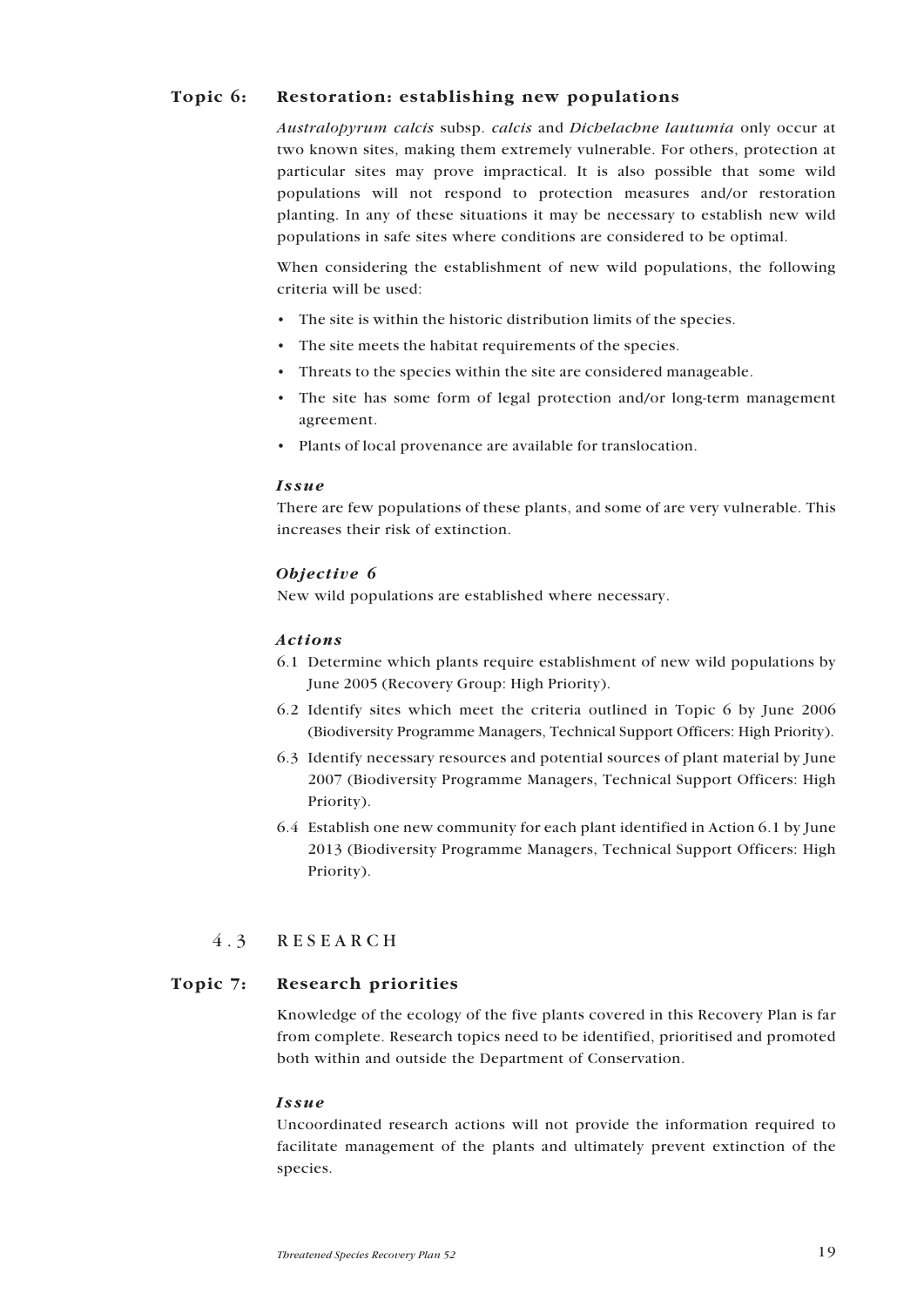## <span id="page-19-0"></span>*Objective 7*

Co-ordinated approach to research will provide information required for management.

## *Actions*

- 7.1 Develop a list of research topics for each plant, to be prioritised and updated annually, by June 2005 (Recovery Group: Medium Priority). A preliminary list, not prioritised, is attached as Appendix 2.
- 7.2 Prioritise research ideas annually at recovery group meetings (Recovery Group: Medium Priority).
- 7.3 Promote the list (developed in Action 8.4) in the Department of Conservation research funding round, and send it to potential research providers (Crown Research Institutes, Universities, Polytechnics etc.) annually after each recovery group meeting (Recovery Group: Medium Priority).
- 7.4 When research is undertaken, invite researcher(s) to recovery group meetings and ensure that relevant information and progress reports are fed back to conservancies (Recovery Group: Medium Priority).

## **Topic 8: Distribution**

The number of known *Carex inopinata* sites has doubled recently as a byproduct of other work. The cryptic nature and scattered distribution over wide areas raises the possibility that the rarity of this plant, and perhaps the other four, may be apparent rather than real. Priorities for survey will be determined on the basis of historic records and any new records made known to the Recovery Group as a result of public awareness initiatives. Through conducting surveys, some sites may be recognised as waahi tapu, and there will be liaison through Kaupapa Atawhai Managers with regard to these sites.

#### *Issue*

The current known distribution of these plants is unlikely to be the full picture because of their cryptic nature and because ostensibly similar habitat is unsurveyed. This leads to inaccurate assessment of conservation status and inappropriate prioritisation of management effort.

#### *Objective 8*

The distributions of all five plants are accurately determined.

### *Actions*

- 8.1 Visit sites of all historic records that have not been surveyed in the last ten years by June 2005 (Biodiversity Programme Managers, Technical Support Officers: High Priority).
- 8.2 Inspect sites of new records within six months of receiving them and record appropriately, vouchering if possible (Biodiversity Programme Managers, Technical Support Officers: High Priority).
- 8.3 Compile a schedule of priority sites for survey of suitable habitat within the range of these plants by December 2004 (Recovery Group: Medium Priority).
- 8.4 Review schedule (Action 2.3) annually (Recovery Group: Medium Priority).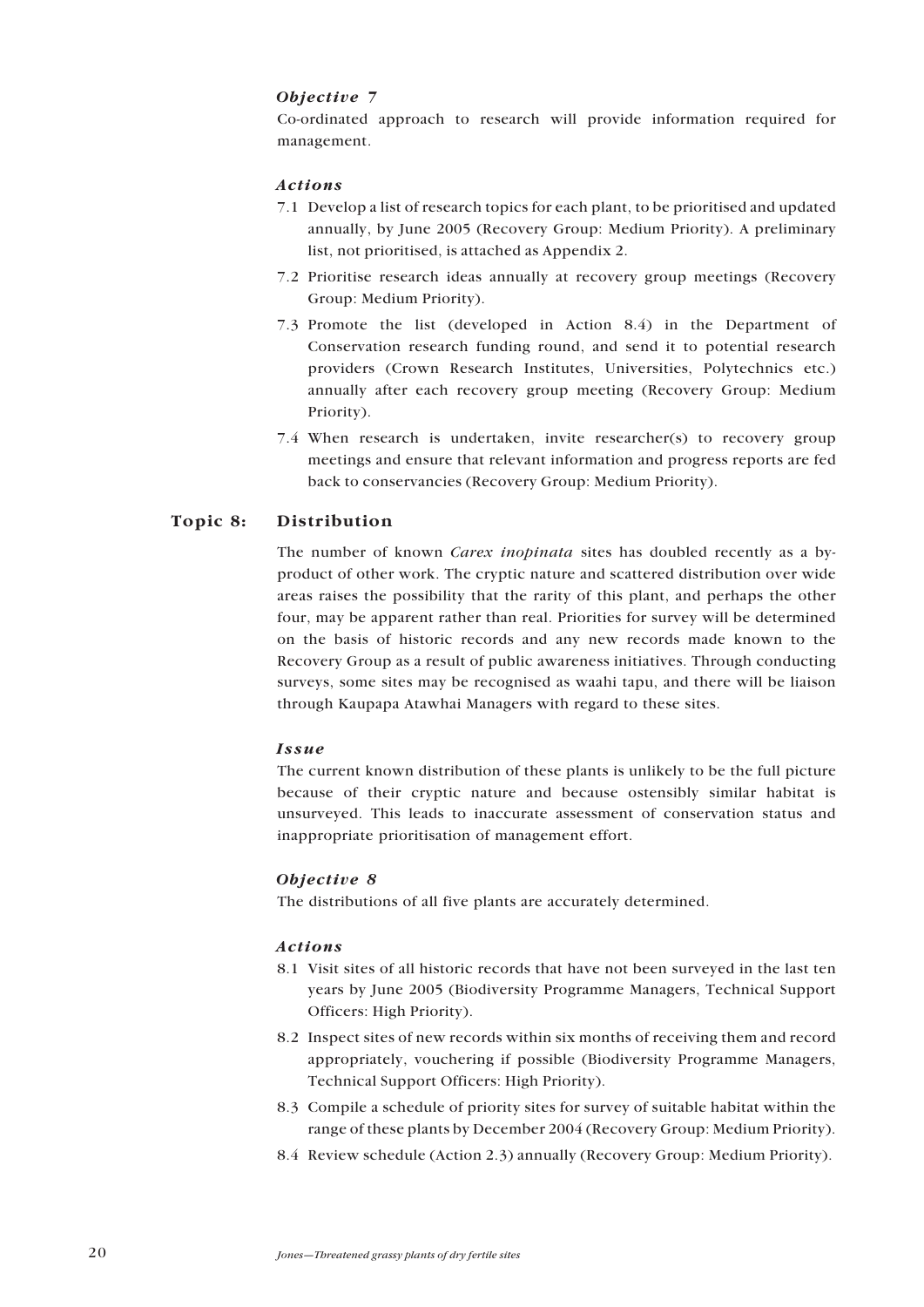## <span id="page-20-0"></span>**Topic 9: Monitoring**

Monitoring of key populations is important to determine trends, to indicate where management effort is most needed, and to indicate long-term effects of management. It is important that monitoring provides answers to the right questions.

#### *Issue*

Current monitoring designs vary within and between conservancies, limiting the usefulness of data collected. Some monitoring may not provide the information we are seeking and therefore wastes resources.

## *Objective 9*

Population trends of all five plants are monitored.

#### *Actions*

- 9.1 Critique current monitoring programmes for the plants and recommend changes or additions where appropriate by June 2005 (Recovery Group: High Piority).
- 9.2 Standardise monitoring method and form for each plant by June 2005 (Recovery Group: Medium Piority).

## **Topic 10: Autecology**

Knowledge of the ecology of the five plants covered in this Recovery Plan is far from complete. The preferred habitats, for example, are not known. Several of the plants are currently found only in shaded situations. These may be relict habitats where the species continue because of lack of competition, or these may be their preferred habitats. Morgan & Norton (1992), for example, showed *Carex inopinata* to prefer shaded sites but this plant has also been observed to thrive in cultivation in full light.

#### *Issue*

Our lack of basic biological and ecological knowledge is leading to difficulty in identifying how to conserve these threatened plants. This increases their risk of extinction.

#### *Objective 10*

Knowledge of the biology and ecology of the plants is sufficient to facilitate their conservation.

#### *Actions*

- 10.1 Research the habitat requirements for the five plants covered in this recovery plan, particularly for *Carex inopinata* and *Simplicia laxa* (Recovery Group: High Priority)*.*
- 10.2 Research the reproductive ecology of each plant so that factors affecting seed production, viability, dispersal and seedling establishment are understood (Recovery Group: High Priority).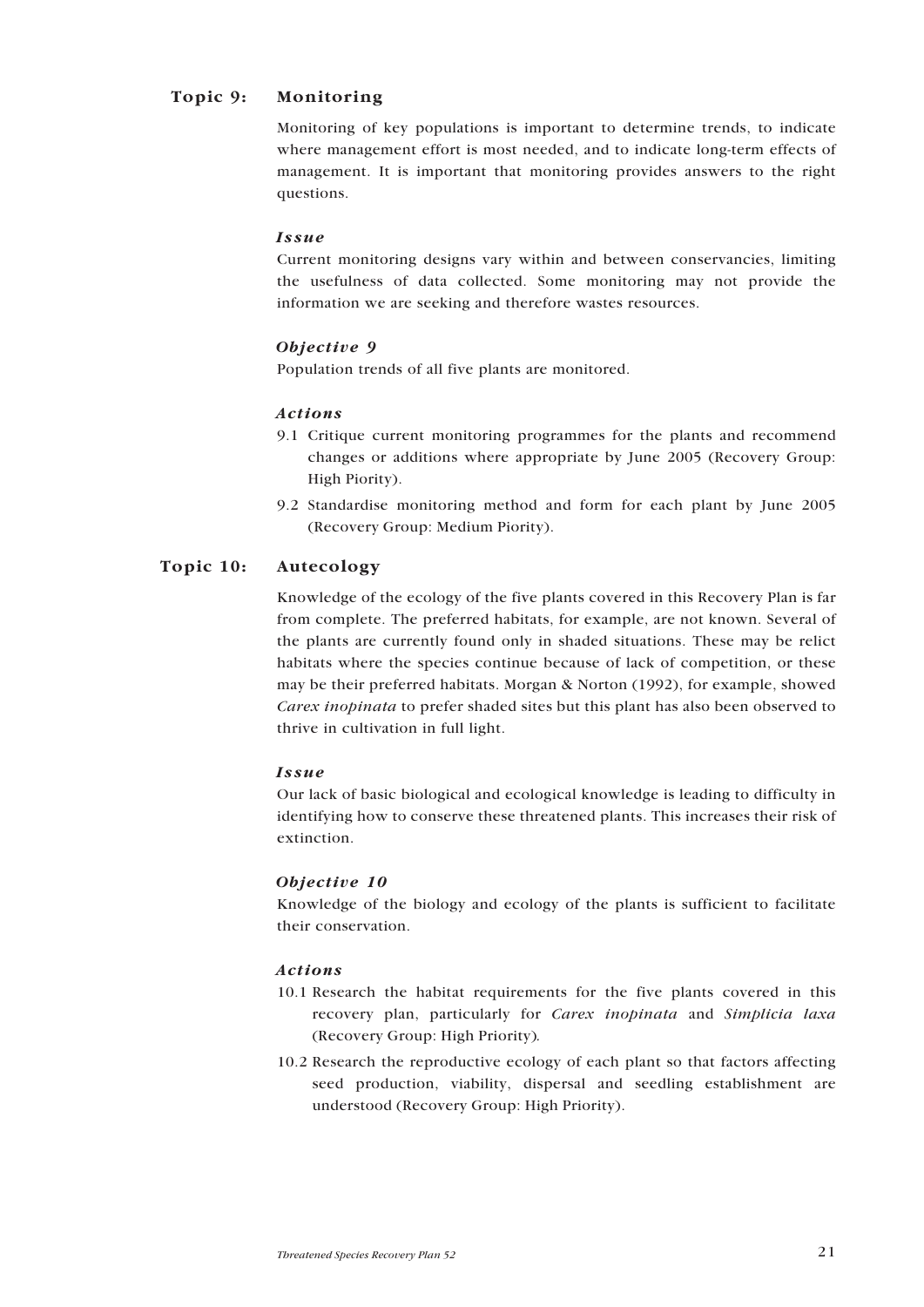## <span id="page-21-0"></span>**Topic 11: Agents of decline**

There have been suggestions, for all five plants, that introduced grasses and weeds may prevent seedling establishment and outcompete existing plants. Uncertainties also exist regarding the palatability of some of the plants and the potential for browsing.

### *Issue*

Because the agents of decline are unknown, control mechanisms and management directions are uncertain.

## *Objective 11*

Causes of decline are determined where these are not known.

#### *Actions*

- 11.1 Research competitive effects of the flora associated with each of these plants (Recovery Group: High Priority)*.*
- 11.2 Research the effects of herbivory on the plants, including interactions with competitors (Recovery Group: High Priority)*.*

### **Topic 12: Management methods**

The results of ecological and threat research will need interpretation as the interactions involved are likely to be complex. Experimentation will be required to determine appropriate management methods.

#### *Issue*

The complexity of interactions between these plants, their environment and threats increases the chances of poor management decisions and the likelihood of extinction.

#### *Objective 12*

Management methods are found which provide a sustainable balance between threat control and ecological requirements for each plant.

#### *Action*

12.1 Research appropriate management methods (Recovery Group: High Priority)*.*

## 5. Acknowledgements

The recovery group would like to thank all those who commented during the consultation process and especially Brian Molloy and Leigh Bull for reviewing the draft. Thanks also to John Barkla, Jan Clayton-Greene, Shannel Courtney, and Brian Molloy for photographs and to Herb Thomson for suggestions in the early stages of the project.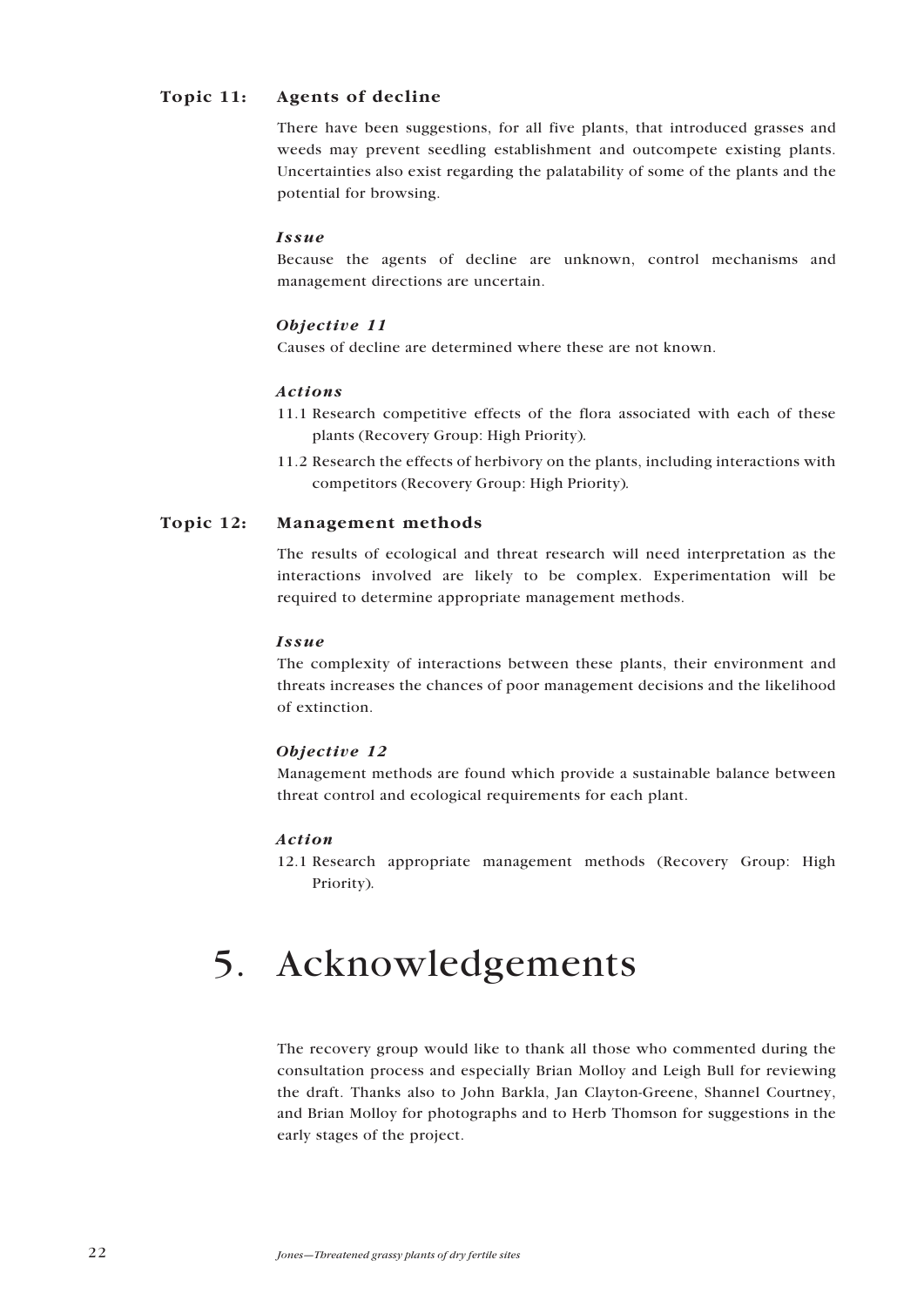## 6. References

- Butler, W.H. 1987: Management of disturbance in an arid environment: the Barrow Island experience. Pp. 279–285 in Saunders, D.A.; Arnold, G.W.; Burbridge, A.A.; Hopkins, A.J.M. (Eds): Nature conservation: the role of remnants of native vegetation. Surrey Beatty & Sons Ltd, Australia.
- Clayton-Greene, J. 1998: Ward species survey 17–19 November 1997. Department of Conservation unpublished report, Nelson-Marlborough Conservancy.
- Cockayne, L. 1967: New Zealand plants and their story. Government Printer, Wellington.
- Connor, H.E.; Molloy, B.P.J.; Dawson, M.I. 1993: *Australopyrum* (Triticeae: Gramineae) in New Zealand. *New Zealand Journal of Botany 31:* 1–10.
- Davis, B.N.K.; Lakhani, K.M.; Brown, M.C.; Park, D.G. 1985: Early seral communities in a limestone quarry: an experimental study of treatment effects on cover and richness of vegetation. *Journal of Applied Ecology 22:* 473–490.
- Edgar, E.; Connor, H.E. 1999: Species novae graminum Novae Zelandiae I. *New Zealand Journal of Botany 37:* 63–70.
- Edgar, E.; Connor, H.E. 2000: Flora of New Zealand. Volume V. Gramineae. Manaaki Whenua Press, Lincoln, New Zealand.
- Given, D.R. 1993: Restoration plan for *Carex inopinata* in Castle Hill Basin, Canterbury. Department of Conservation unpublished report, Canterbury Conservancy.
- Hitchmough, R. (Compiler) 2002: New Zealand threat classification system list. *Threatened Species Occasional Publication 23.* Department of Conservation, Wellington.
- Johnson, P.N. 1992: The rare grass, *Simplicia laxa*: how to recognise it. Manaaki Whenua Press, New Zealand.
- Johnson, P.N. 1995: The rare grass, *Simplicia laxa*: field status, ecology, and conservation. *Science for Conservation 15.* Department of Conservation, Wellington.
- Jones, C. 1996: Kowhai Point Scenic Reserve: Development Plan. Department of Conservation unpublished internal report, Nelson.
- Jones, C. 1999: *Carex inopinata* re-survey 1997, monitoring set-up 1997 and re-monitoring 1998. Department of Conservation unpublished internal report, Nelson.
- Kirk, T. 1897: On a new genus of Gramineae. *Transactions of the New Zealand Institute 29:* 497.
- Molloy, B.P.J. 1991a: Notes on the rare sedge, *Carex inopinata*, with particular reference to the Kowhai Point Recreation Reserve, Marlborough Land District. Unpublished report, DSIR Land Resources No. 735, New Zealand.
- Molloy, B.P.J. 1991b: Proposed forest/scrub reconstruction. Castle Hill Reserve. Part 2, supplement 1. Unpublished report, DSIR Land Resources No. 735. New Zealand.
- Molloy, B.P.J. 1994: Observations on the ecology and conservation of *Australopyrum calcis* (Triticeae: Gramineae) in New Zealand. *New Zealand Journal of Botany 32:* 37–51.
- Moore, L.B.; Edgar, E. 1970: Flora of New Zealand. Volume II. Government Printer, Wellington.
- Morgan, M.D.; Norton, D.A. 1992: Growth response to light of *Carex inopinata* Cook, an endangered New Zealand sedge. *New Zealand Journal of Botany 30:* 429–433.
- Zotov, V.D. 1971: *Simplicia* T. Kirk (Gramineae). *New Zealand Journal of Botany 9:* 539–44.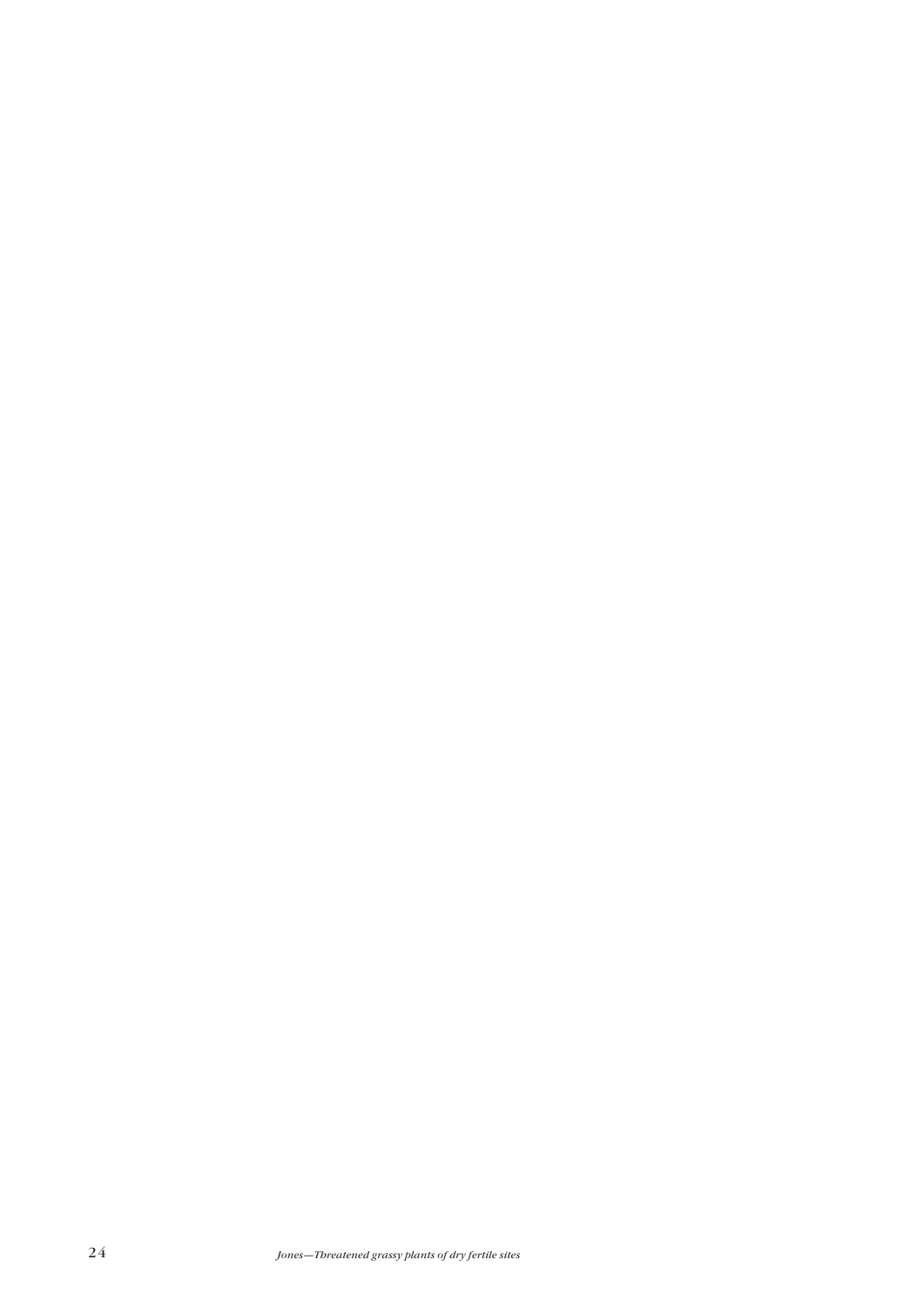# <span id="page-24-0"></span>Appendix 1

## TIMELINE FOR OBJECTIVES AND ACTIONS

| OBJECTIVE     | <b>ACTION</b>                                  | <b>PRIORITY</b> |      |      |                  |                     |  |     |     |      |
|---------------|------------------------------------------------|-----------------|------|------|------------------|---------------------|--|-----|-----|------|
|               |                                                |                 | 2004 | 2005 | 200 <sub>0</sub> | $\frac{2007}{2008}$ |  | 201 | 201 | 2013 |
| Objective 1   | 1.1 Publicity material                         | High            |      |      |                  |                     |  |     |     |      |
|               | 1.2 Identify stakeholders                      | High            |      |      |                  |                     |  |     |     |      |
|               | 1.3 Familiarisation visits                     | High            |      |      |                  |                     |  |     |     |      |
|               | 1.4 Maintain contact                           | High            |      |      |                  |                     |  |     |     |      |
|               | 1.5 Certificates                               | Medium          |      |      |                  |                     |  |     |     |      |
|               | 1.6 Annual promotion                           | Medium          |      |      |                  |                     |  |     |     |      |
| Objective 2   | 2.1 Critique pest management                   | High            |      |      |                  |                     |  |     |     |      |
|               | 2.2 Critique habitat restoration               | High            |      |      |                  |                     |  |     |     |      |
|               | 2.3 Review management annually                 | High            |      |      |                  |                     |  |     |     |      |
| Objective 3   | 3.1 Ensure physical protection                 | High            |      |      |                  |                     |  |     |     |      |
|               | 3.2 Ensure legal protection                    | Medium          |      |      |                  |                     |  |     |     |      |
|               | 3.3 Negotiate adjacent landuse                 | Medium          |      |      |                  |                     |  |     |     |      |
| Objective 4   | 4.1 Select ex situ sites                       | High            |      |      |                  |                     |  |     |     |      |
|               | 4.2 $Ex$ situ planting                         | High            |      |      |                  |                     |  |     |     |      |
|               | 4.3 Investigate seedbanking                    | Medium          |      |      |                  |                     |  |     |     |      |
| Objective 5   | 5.1 Assess enhancement need                    | High            |      |      |                  |                     |  |     |     |      |
|               | 5.2 Enhancement planting                       | High            |      |      |                  |                     |  |     |     |      |
|               | 6.1 Determine need for new                     |                 |      |      |                  |                     |  |     |     |      |
| Objective 6   | populations                                    | High            |      |      |                  |                     |  |     |     |      |
|               | 6.2 Identify suitable sites                    | High            |      |      |                  |                     |  |     |     |      |
|               | 6.3 Identify resources                         | High            |      |      |                  |                     |  |     |     |      |
|               | 6.4 Establish new communities                  | High            |      |      |                  |                     |  |     |     |      |
| Objective 7   | 7.1 List research topics and update            | Medium          |      |      |                  |                     |  |     |     |      |
|               | 7.2 Priorities research topics                 | Medium          |      |      |                  |                     |  |     |     |      |
|               | 7.3 Promote research list                      | Medium          |      |      |                  |                     |  |     |     |      |
|               | 7.4 Invite researchers to meetings             | Medium          |      |      |                  |                     |  |     |     |      |
| Objective 8   | 8.1 Visit sites of historic records            | High            |      |      |                  |                     |  |     |     |      |
|               | 8.2 Inspect sites of new records               | High            |      |      |                  |                     |  |     |     |      |
|               | 8.3 Schedule of survey sites                   | Medium          |      |      |                  |                     |  |     |     |      |
|               | 8.4 Review schedule annually                   | Medium          |      |      |                  |                     |  |     |     |      |
| Objective 9   | 9.1 Critique current monitoring                | High            |      |      |                  |                     |  |     |     |      |
|               | 9.2 Standardise monitoring methods             | High            |      |      |                  |                     |  |     |     |      |
|               |                                                |                 |      |      |                  |                     |  |     |     |      |
| Objective 10* | 10.1 Research habitat requirements             | High            |      |      |                  |                     |  |     |     |      |
|               | 10.2 Research reproductive ecology             | High            |      |      |                  |                     |  |     |     |      |
| Objective 11* | 11.1 Research competitive effects              | High            |      |      |                  |                     |  |     |     |      |
|               | 11.2 Research effects of herbivory             | High            |      |      |                  |                     |  |     |     |      |
|               |                                                |                 |      |      |                  |                     |  |     |     |      |
|               | Objective 12* 12.1 Research management methods | High            |      |      |                  |                     |  |     |     |      |

\* Objectives and associated actions are dependent upon obtaining funding.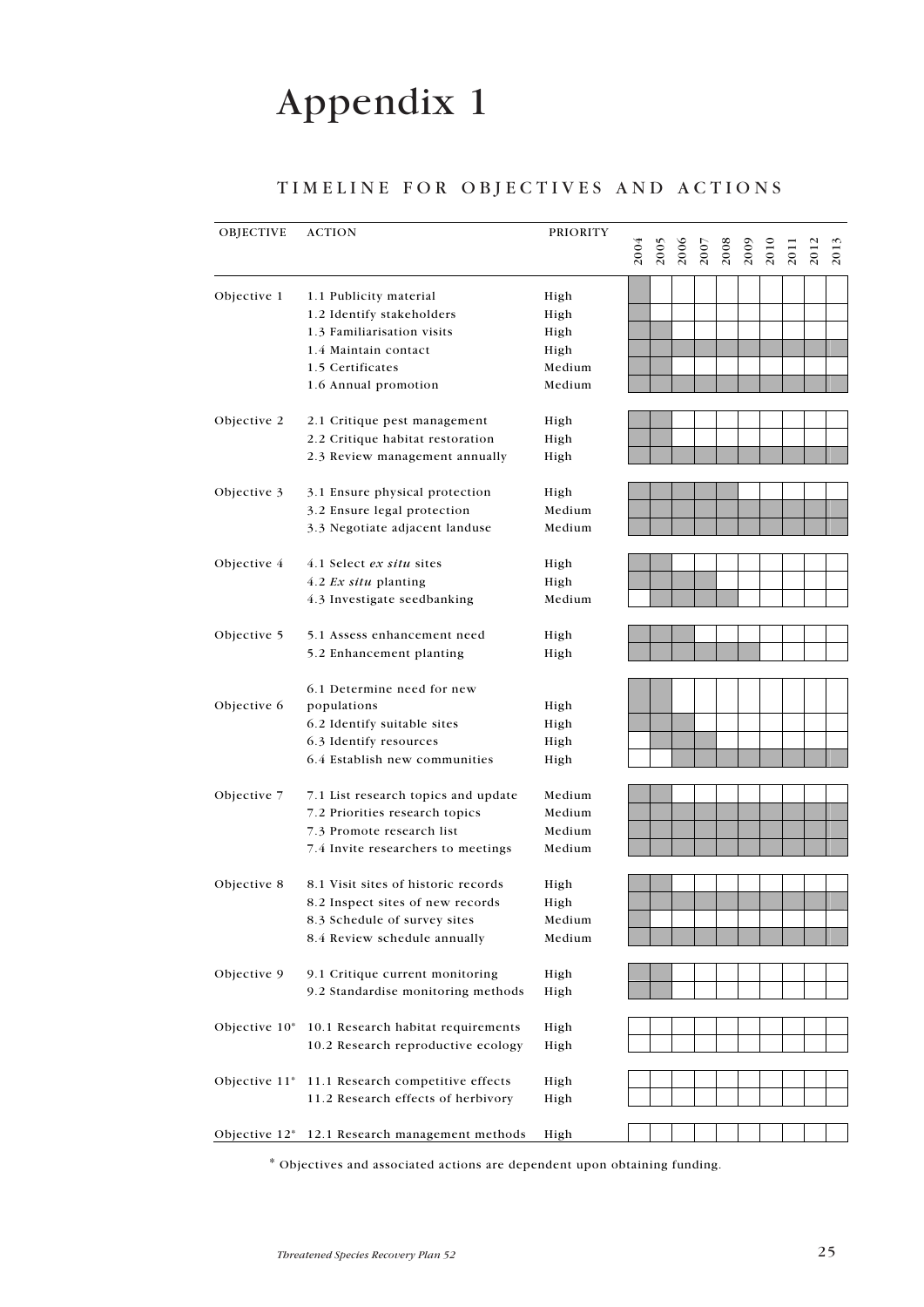# <span id="page-25-0"></span>Appendix 2

## RESEARCH IDEAS

## **1. Autecology**

- (a) What is the preferred habitat of these taxa? What are the light requirements for maximum growth and seedling germination of *Australopyrum calcis* subsp. *calcis*, *A. calcis* subsp. *optatum*, *Carex inopinata* and *Simplicia laxa*? (This should include experimentation in the wild as well as in a glasshouse.)
- (b)What are the nutrient requirements of these five taxa? Could their habitats have been enriched by the presence of ground-dwelling birds in the past?

(c)Investigate the reproduction ecology of these five taxa.

## **2. Threats**

(d)What is the response to competition of each of the taxa covered by this plan?

- (e)What is the palatability to cattle, deer, sheep, goats, possums, rabbits and hares of each of the taxa covered by this plan?
- (f) Investigate the role of browsers in maintaining or destroying the habitats of these taxa.

## **3. Management-habitat manipulation**

- (g)By what methods can areas of habitat be kept free of aggressive weeds such as exotic grasses, hawkweed, catsear and woody colonisers? Can fire, herbicides, cultivation, hand-weeding, grazers be useful tools?
- (h)Investigate the potential for creating new habitat for these taxa, either in previously disturbed sites such as quarries, or by creating new disturbance. Natural processes of colonisation and vegetation development in quarried sites are often very slow (Davis et al. 1985) which may give native species an advantage over exotics.
- (i) Investigate the potential for using artificial stock shelters to take pressure off areas of habitat which are currently being used by stock as campsites (Butler 1987).
- (j) Investigate other management methods for these taxa.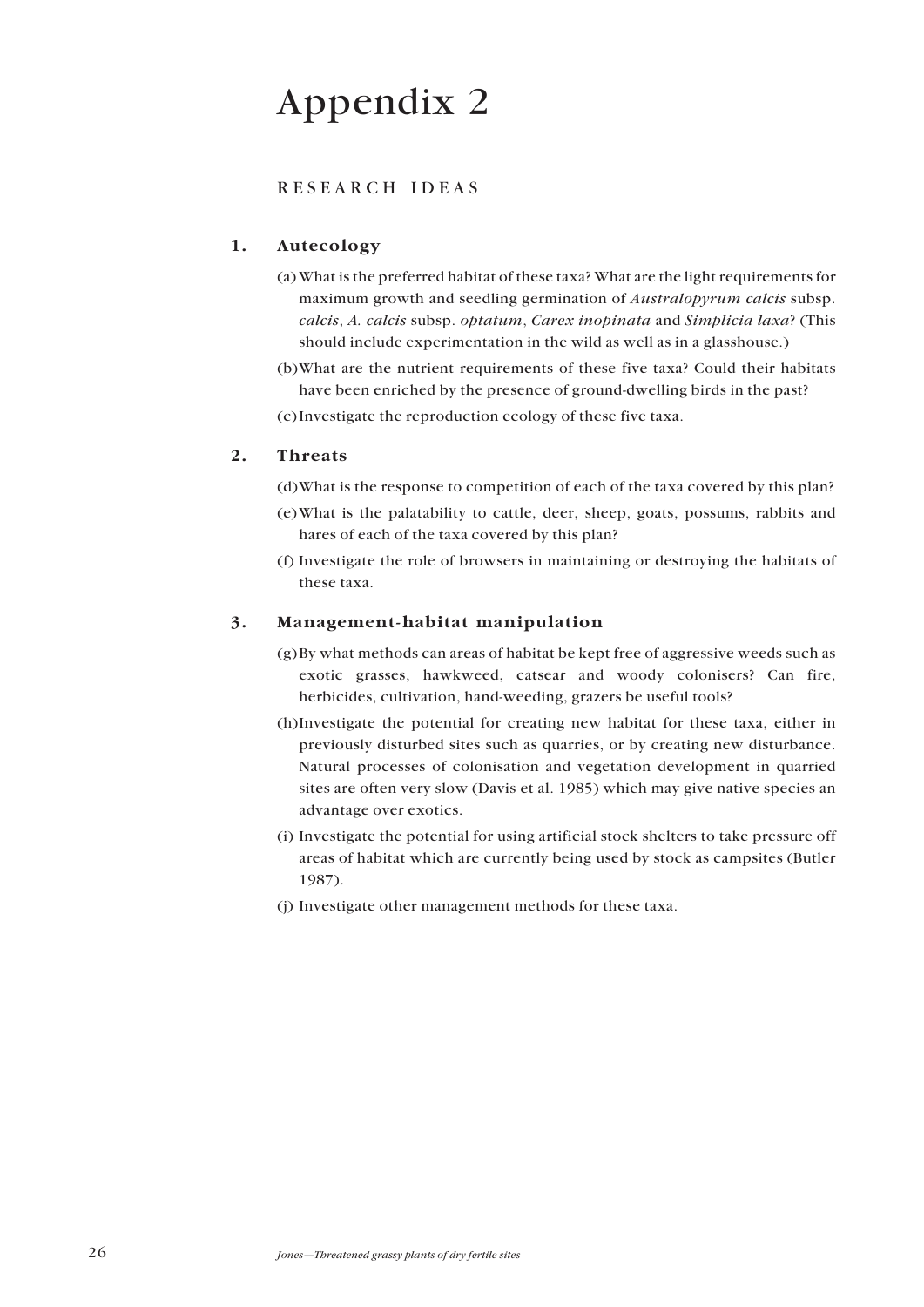## Recovery plans

This is one of a series of recovery plans published by the Department of Conservation. Recovery plans are statements of the Department's intentions for the conservation of particular plants and animals over a defined period. In focussing on objectives for management, recovery plans serve to guide the Department in its allocation of resources, and to promote discussion amongst a wider section of the interested public.

This plan summarises knowledge of the distribution and ecology of five plants and outlines priority recovery objectives and actions for the next ten years. The plants are: *Australopyrum calcis* subsp. *calcis* Connor et Molloy (Poaceae), *A. calcis* subsp. *optatum* Connor et Molloy (Poaceae), *Carex inopinata* Cook (Cyperaceae), *Dichelachne lautumia* Edgar (Poaceae) and *Simplicia laxa* Kirk (Poaceae).

After preliminary consultation with landowners and iwi, an initial draft was prepared and refined by scientists and managers, both within and outside the Department. A further draft of this plan was then circulated to relevant Conservation Boards, landowners, iwi and other interested parties. After further refinement the plan was formally approved by the Southern Regional General Manager in October 2003. A review of this plan is due after ten years (2013), or sooner if new information leads to proposals for a significant change in direction. This plan will remain operative until a reviewed plan is in place.

The Department acknowledges the need to take account of the views of tangata whenua and the application of their values in the conservation of natural resources. While the expression of these values may vary, the recovery planning process provides opportunities for consultation between the Department and the tangata whenua. Departmental Conservancy Kaupapa Atawhai Managers are available to facilitate this dialogue.

A recovery group consisting of people with an interest in the conservation of the five species has been established. The purpose of the recovery group for Threatened Grassy Plants of Dry Fertile Sites is to review progress in the implementation of this plan and to recommend to the Department any changes which may be required as management proceeds. Comments and suggestions relating to the conservation of the plants are welcome and should be directed to the recovery group via any office of the Department of Conservation.